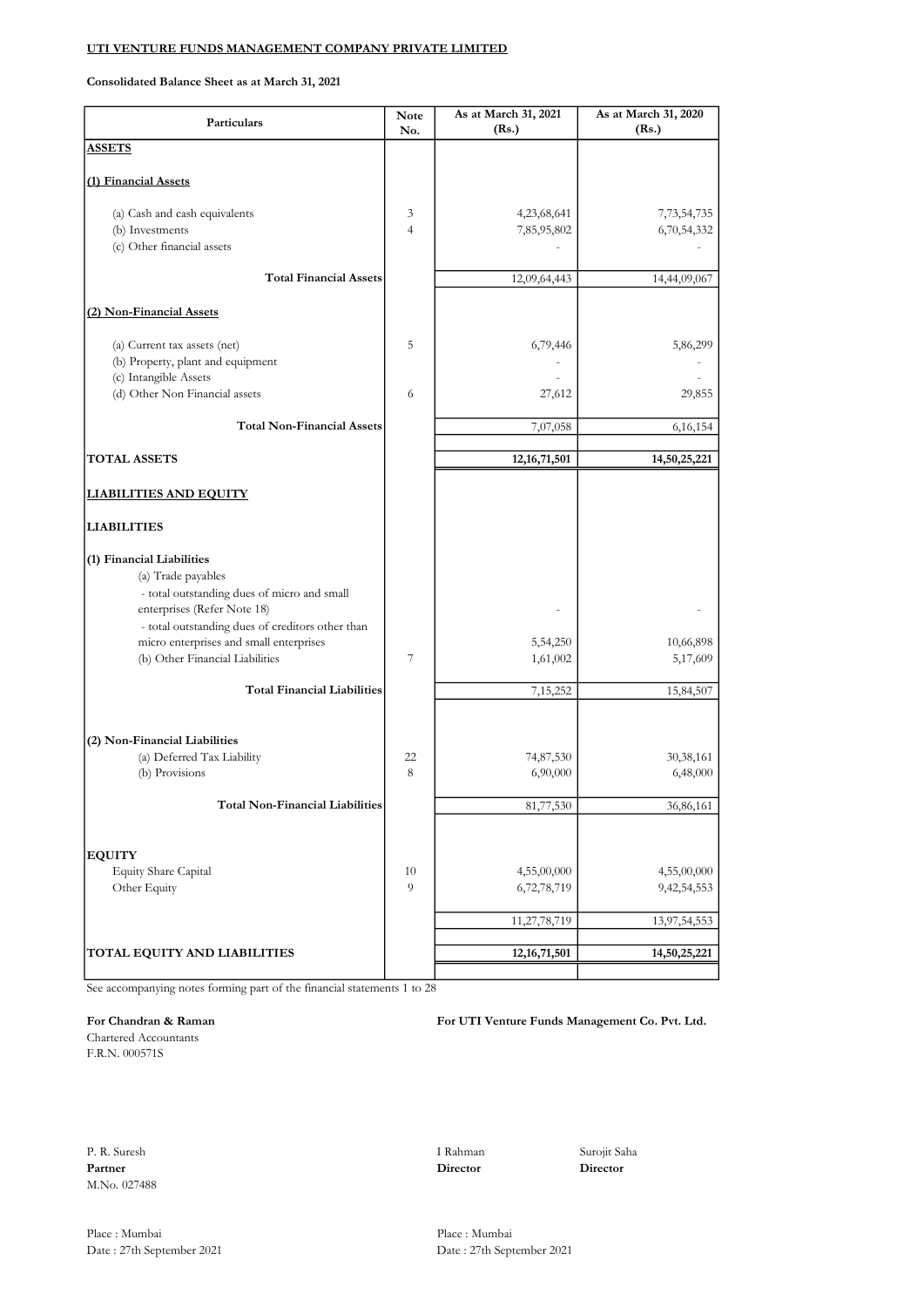Consolidated Statement of Profit and Loss for the year ended March 31, 2021

| Particulars                                                            | Note No. | For the year ended<br>March 31, 2021<br>(Rs.) | For the year ended<br>March 31, 2020<br>(Rs.) |
|------------------------------------------------------------------------|----------|-----------------------------------------------|-----------------------------------------------|
| Income                                                                 |          |                                               |                                               |
| (a) Revenue from Operations                                            | 11       |                                               |                                               |
| i) Interest Income<br>ii) Net Gain/(Loss) on fair value changes        |          | 14,32,234<br>1,76,37,452                      | 46, 55, 455<br>(8,73,196)                     |
| iii) Others - Net gains from derecognition of financial instruments    |          |                                               |                                               |
| under FVTPL category                                                   |          | 21,87,827                                     | 22,553                                        |
| <b>Total Revenue from Operations</b>                                   |          | 2, 12, 57, 513                                | 38,04,812                                     |
| (b) Other Income                                                       | 12       | 6, 16, 779                                    | 36, 33, 191                                   |
| <b>Total Income</b>                                                    |          | 2, 18, 74, 292                                | 74,38,003                                     |
| <b>Expenses</b>                                                        |          |                                               |                                               |
| <b>Employee Benefits Expenses</b>                                      | 13       |                                               | 13,51,534                                     |
| Depreciation and Amortisation expense<br>Other Expenses                | 14       | 44, 10, 957                                   | 1,02,32,545                                   |
| <b>Total expenses</b>                                                  |          | 44,10,957                                     | 1,15,84,079                                   |
| Profit/(Loss) before exceptional items and Tax                         |          | 1,74,63,335                                   | (41, 46, 076)                                 |
| <b>Exceptional</b> item                                                |          |                                               |                                               |
| Profit/(Loss) before tax                                               |          | 1,74,63,335                                   | (41, 46, 076)                                 |
| Tax expense:                                                           | 22       |                                               |                                               |
| - Current tax expense for current year                                 |          |                                               |                                               |
| - Short/(Excess) tax provsion relating to earlier years                |          |                                               | 8,396                                         |
| - Deferred tax expense/(income)                                        |          | 44,49,369                                     | 5,89,463                                      |
|                                                                        |          | 44,49,369                                     | 5,97,859                                      |
| Profit/(Loss) After Tax                                                |          | 1,30,13,966                                   | (47, 43, 935)                                 |
| * Includes provision on account of tax deducted at source not refunded |          |                                               |                                               |
| <b>Other Comprehensive Income</b>                                      |          |                                               |                                               |
| Items that will not be reclassified to profit or loss                  |          |                                               |                                               |
| Remeasurement of defined benefit plans                                 |          |                                               |                                               |
| Deferred tax on remeasurement of defined benefit plans                 |          |                                               |                                               |
| Other Comprehensive Income for the year                                |          |                                               |                                               |
| Total Comprehensive Income for the year                                |          | 1,30,13,966                                   | (47, 43, 935)                                 |
| Basic and diluted earnings per equity share (of Rs. 10/- face value)   |          |                                               |                                               |
| - before exceptional items                                             |          | 2.86                                          | (1.04)                                        |
| - after exceptional items                                              |          | 2.86                                          | (1.04)                                        |
| Weighted Average No. of Equity Shares used in above computation        |          | 45,50,000                                     | 45,50,000                                     |

See accompanying notes forming part of the financial statements 1 to 28

Chartered Accountants F.R.N. 000571S

P. R. Suresh I Rahman Surojit Saha Partner **Director** Director **Director** Director **Director** M.No. 027488

Place : Mumbai Place : Mumbai

#### For Chandran & Raman For UTI Venture Funds Management Co. Pvt. Ltd.

Date : 27th September 2021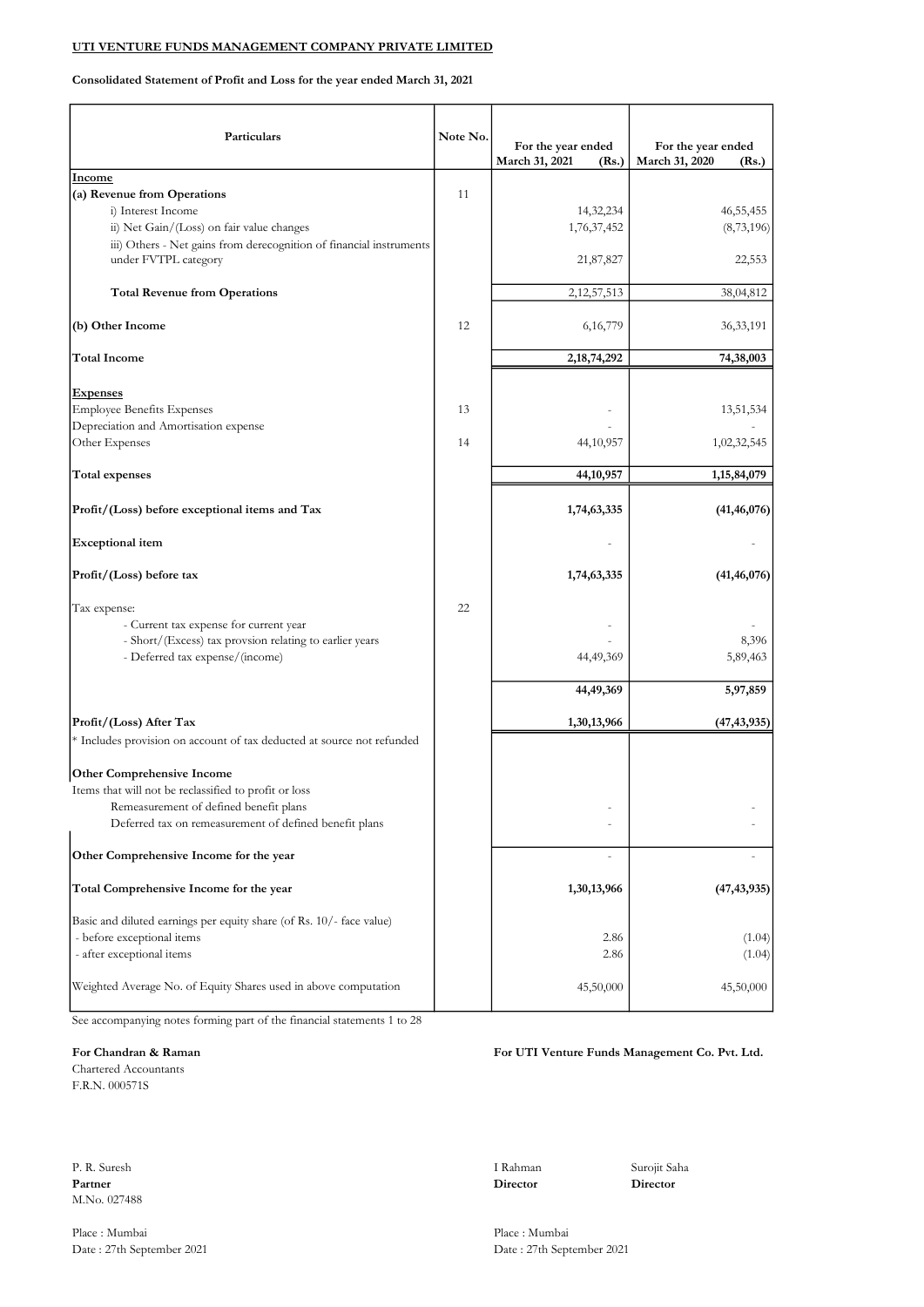Consolidated Cash Flow Statement for the year ended March 31, 2021

| <b>PARTICULARS</b>                                             |               | For Year ended March 31, 2021 |               | For Year ended March 31, 2020<br>Rs. |  |
|----------------------------------------------------------------|---------------|-------------------------------|---------------|--------------------------------------|--|
|                                                                |               | Rs.                           |               |                                      |  |
| A. Cash flows from operating activities                        |               |                               |               |                                      |  |
| Net profit/(loss) after taxation                               |               | 1,30,13,966                   |               | (47, 43, 935)                        |  |
| Adjustments for:                                               |               |                               |               |                                      |  |
| Provision for taxation                                         | 44,49,369     |                               | 5,97,859      |                                      |  |
| Depreciation                                                   |               |                               |               |                                      |  |
| Fair value gains/losses on financial instruments               | (1,76,37,452) |                               | 8,73,196      |                                      |  |
| Distributed profit from venture fund                           |               |                               |               |                                      |  |
| Profit on sale of Current and Non Current Investments (net)    | (21, 87, 827) |                               | (22, 553)     |                                      |  |
| Profit on sale of Fixed Assets                                 |               |                               |               |                                      |  |
| Provision for onerous contract                                 |               |                               | (35, 15, 953) |                                      |  |
| Provision for contingencies                                    |               |                               |               |                                      |  |
| Interest income on fixed deposits                              | (14, 32, 234) |                               | (46,30,672)   |                                      |  |
| Foreign exchange fluctuation adjustment of investments in FCTR | 7,539         |                               | (622)         |                                      |  |
| Provision for dimunition/(write back) (net)                    |               | (1,68,00,605)                 |               | (66,98,745)                          |  |
|                                                                |               |                               |               |                                      |  |
| Operating profit before working capital changes                |               | (37, 86, 639)                 |               | (1, 14, 42, 680)                     |  |
|                                                                |               |                               |               |                                      |  |
| Adjustments for changes in working capital:                    |               |                               |               |                                      |  |
| (Increase) / Decrease in Trade receivables                     |               |                               |               |                                      |  |
| (Increase) / Decrease in loans & advances                      |               |                               |               |                                      |  |
| (Increase) / Decrease in other financial assets                |               |                               |               |                                      |  |
| (Increase) / Decrease in other current assset                  | 2,243         |                               | 1,00,776      |                                      |  |
| Increase / (Decrease) in trade payables                        | (5, 12, 648)  |                               | (1,56,496)    |                                      |  |
| Increase / (Decrease) in long term provisions                  |               |                               |               |                                      |  |
| Increase / (Decrease) in short term provisions                 | 42,000        |                               | (35, 46, 564) |                                      |  |
| Increase / (Decrease) in other current liabilities             | (3,56,607)    | (8,25,012)                    | 4,31,110      | (31, 71, 174)                        |  |
|                                                                |               |                               |               |                                      |  |
| Cash generated from operations                                 |               | (46, 11, 651)                 |               | (1, 46, 13, 854)                     |  |
| Income taxes paid (net of refunds)                             |               | (93, 147)                     |               | (51, 857)                            |  |
| Net cash from operating activities                             |               | (47, 04, 798)                 |               | (1, 46, 65, 711)                     |  |
| B. Cash flows from investing activities                        |               |                               |               |                                      |  |
| Receipts from distributions from venture funds                 | 58,55,913     |                               | 7,700         |                                      |  |
| Proceeds from sale of Furnitures                               |               |                               |               |                                      |  |
| Proceeds from redemption of investments (mutual funds)         | 24,20,357     |                               | 1,00,53,414   |                                      |  |
| Purchase of investments (mutual funds)                         |               |                               |               |                                      |  |
| Investments in fixed deposits                                  |               |                               | 5,00,00,000   |                                      |  |
| Interest received on fixed deposits                            | 14,32,234     |                               | 65,51,817     |                                      |  |
|                                                                |               |                               |               |                                      |  |
| Net cash from investing activities                             |               | 97,08,504                     |               | 6,66,12,931                          |  |
|                                                                |               |                               |               |                                      |  |
| C. Cash flows from financing activities                        |               |                               |               |                                      |  |
| Dividends paid                                                 | (4,00,00,000) |                               |               |                                      |  |
|                                                                |               |                               |               |                                      |  |
| Net cash used in financing activities                          |               | (4,00,00,000)                 |               |                                      |  |
|                                                                |               |                               |               |                                      |  |
| Net increase/(decrease) in cash and cash equivalents           |               | (3, 49, 96, 294)              |               | 5, 19, 47, 220                       |  |
|                                                                |               |                               |               |                                      |  |
| Effect of foreign exchange rate changes                        |               | 10,200                        |               | (45, 444)                            |  |
|                                                                |               |                               |               |                                      |  |
| Cash and cash equivalents at the beginning of the year         |               | 7,73,54,735                   |               | 2,54,52,959                          |  |
| Cash and cash equivalents at the end of the year               |               | 4,23,68,641                   |               | 7,73,54,735                          |  |
|                                                                |               |                               |               |                                      |  |

Cash-flow statement has been prepared using indirect method as envisaged by the Ind AS 7 on Statement of Cash flows

Chartered Accountants F.R.N. 000571S

P. R. Suresh I Rahman Surojit Saha Partner Director Director Director M.No. 027488

Place : Mumbai Place : Mumbai

For Chandran & Raman For UTI Venture Funds Management Co. Pvt. Ltd.

Date : 27th September 2021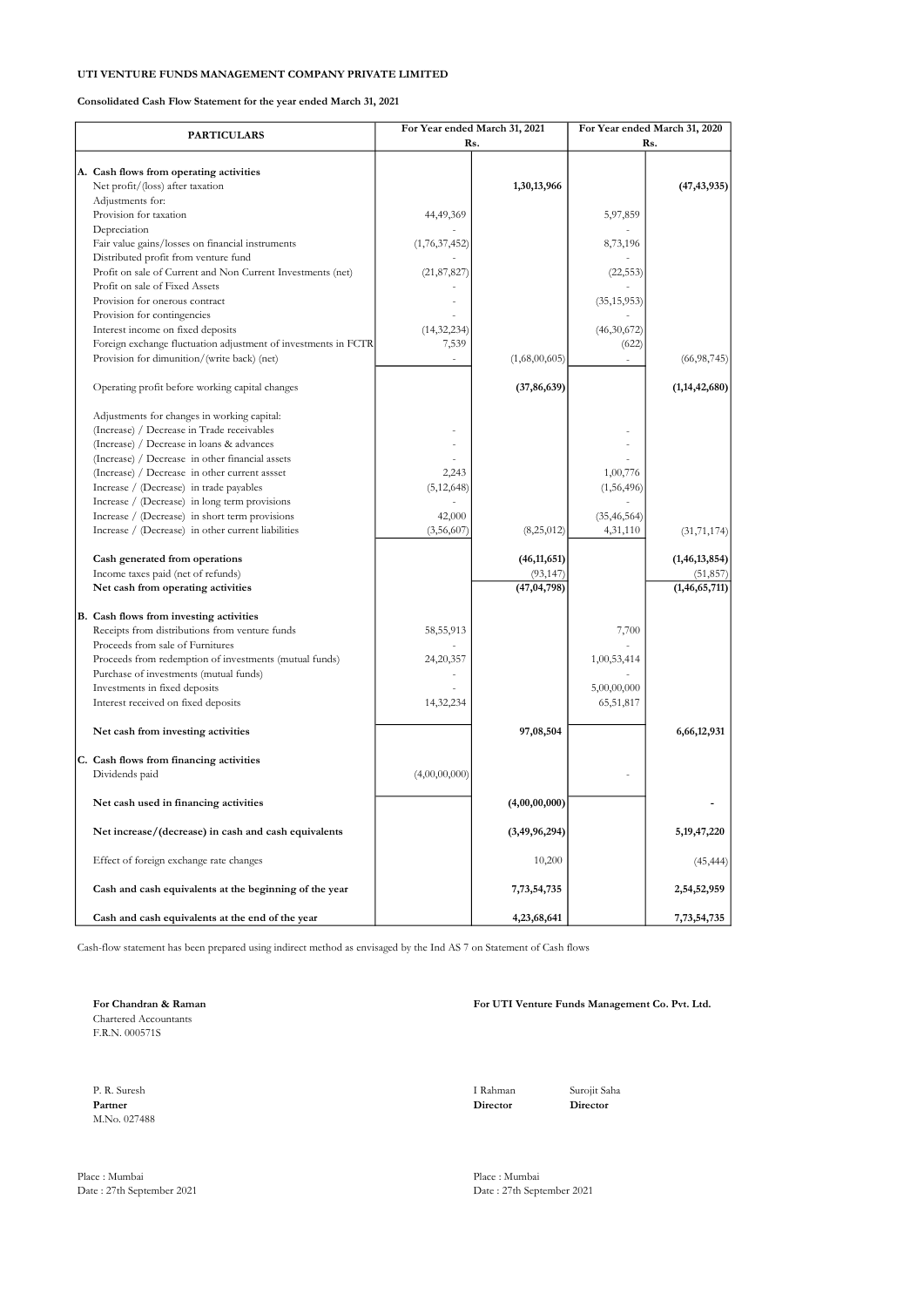#### Statement of changes in Equity for the year ended March 31, 2021

#### A. Equity Share Capital

| Particulars                                                        | Amount (Rs.) |
|--------------------------------------------------------------------|--------------|
| Equity Shares of Rs. 10/- each, Issued, Subscribed & Fully Paid Up |              |
| As at April 1, 2019                                                | 4,55,00,000  |
| Changes in equity share capital                                    |              |
| As at March 31, 2020                                               | 4,55,00,000  |
| As at April 1, 2020                                                | 4,55,00,000  |
| Changes in equity share capital                                    |              |
| As at March 31, 2021                                               | 4,55,00,000  |
|                                                                    |              |

#### B. Other Equity

|                                               | <b>Reserves and Surplus</b> |            |                          |                          |                    | <b>Total Other</b> |
|-----------------------------------------------|-----------------------------|------------|--------------------------|--------------------------|--------------------|--------------------|
|                                               | <b>Capital Reserve</b>      | Capital    | <b>General Reserve</b>   | <b>Retained Earnings</b> | <b>FCT</b> Reserve | Equity             |
|                                               |                             | Redemption |                          |                          |                    |                    |
|                                               |                             | Reserve    |                          |                          |                    |                    |
| Balance as at April 1, 2019                   | 1,90,09,046                 | 45,00,700  | 5,76,94,470              | 1,66,26,527              | 12, 13, 189        | 9,90,43,932        |
| $Profit / (Loss)$ for the year                | ۰                           | ٠          | $\sim$                   | (47, 43, 935)            |                    | (47, 43, 935)      |
| Changes during the year                       | ٠                           | ٠          | $\overline{\phantom{a}}$ | $\overline{\phantom{a}}$ | (45, 444)          | (45, 444)          |
| Other comprehensive income - Remeasurement of | ٠                           | ٠          | $\overline{\phantom{a}}$ |                          |                    |                    |
| defined benefit obligation                    |                             |            |                          |                          |                    |                    |
| Balance as at March 31, 2020                  | 1,90,09,046                 | 45,00,700  | 5,76,94,470              | 1,18,82,592              | 11,67,745          | 9,42,54,553        |
|                                               |                             |            |                          |                          |                    |                    |
| For the year                                  | ٠                           | ٠          | $\overline{\phantom{a}}$ | 1,30,13,966              |                    | 1,30,13,966        |
| Changes during the year                       | ۰                           | ٠          | $\overline{\phantom{a}}$ |                          | 10,200             | 10,200             |
| Dividend paid during the year                 | ٠                           |            | (4,00,00,000)            |                          |                    | (4,00,00,000)      |
| Other comprehensive income - Remeasurement of | ٠                           | -          |                          |                          |                    |                    |
| defined benefit obligation                    |                             |            |                          |                          |                    |                    |
| Balance as at March 31, 2021                  | 1,90,09,046                 | 45,00,700  | 1,76,94,470              | 2,48,96,558              | 11,77,945          | 6,72,78,719        |
|                                               |                             |            |                          |                          |                    |                    |
|                                               |                             |            |                          |                          |                    |                    |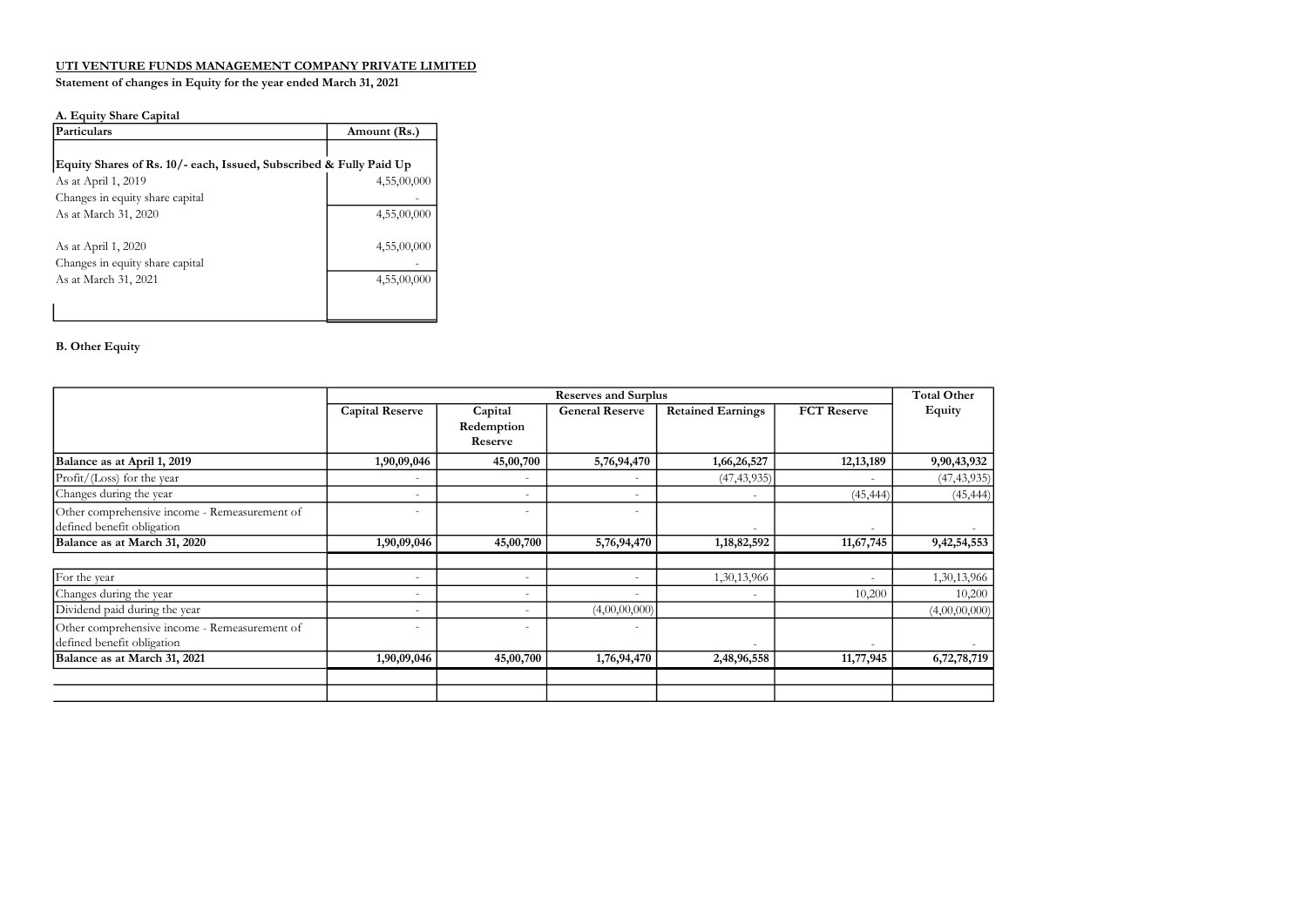## Notes to the Consolidated Financial Statements for the year ended March 31, 2021

### 1 a) Background

UTI Venture Funds Management Co. Pvt. Ltd. ("the Company") is a wholly owned subsidiary of UTI Asset Management Co. Ltd. The Company's business consists of managing Private Equity and Venture Funds. These consolidated financial statements relate to the Company and its wholly owned subsidiary, UTI Private Equity Limited, Mauritius (previously known as UTI Private Equity Advisors Limited, Mauritius) together referred to as the 'Group'. The financial statements of the entities in the Group used in the consolidation are drawn up to the same reporting date i.e. March 31, 2021.

## b) Principles of Consolidation

The financial statements of the Company and its subsidiary (being non-integral foreign operations) have been consolidated on a line by line basis by adding together like items of assets, liabilities, income and expense. The intra-group balances, intra-group transactions and unrealized profits or losses have been eliminated fully.

On consolidation, assets and liabilities relating to the non-integral foreign operations are translated at the exchange rate prevailing on the balance sheet date. Revenue and expenses are translated at the average rates prevailing in the period. Exchange differences arising out of these translations are included in the Balance sheet under Reserves and Surplus under the nomenclature "Foreign Currency Translation Reserve on Consolidation".

Figures pertaining to the subsidiary have been reclassified wherever necessary to bring them in line with the Company's financial statements.

## 2 Significant Accounting Policies

## a) Basis of Preparation of Financial Statements

The Financial Statements comply in all material aspects with Indian Accounting Standards notified under section 133 of the Companies Act, 2013 ("the Act") in terms of Indian Accounting Standard Rules, 2015 and relevant provisions of the act.

The Financial Statements upto and including the year ended 31st March, 2018 were prepared in accordance with the Accounting Standards notified under Companies (Accounting Standard) Rules, 2006 and other relevant provisions of the Act.

## b) Use of Estimates

The preparation of financial statements require the management of the Company to make estimation, judgements and assumptions that effect the reported balances of assets and liabilities and disclosures relating to the contingent liabilities as at the date of the financial statements and reported amounts of income and expenses during the period. Examples of such estimates include NAV of inestments, provision for accrued contribution to defined benefit obligation, useful life of Property, Plant and Equipments, provision for onerous contracts and contingencies. The estimates and assumptions used in the accompanying financial statements are based upon management's evaluation of the relevant facts and circumstances as of the date of financial statements. Actual results may differ from those estimates. Any revision to accounting estimate is recognized prospectively in the current and future periods.

## c) Property, Plant and Equipment and Intangible Assets

Property, plant and equipment are stated at cost of acquisition less accumulated depreciation, and impairment losses, if any. The cost of acquisition is inclusive of duties, freight and other incidental expenses related to acquisition and installation of the assets. Subsequent expenditure related to an item of Property, Plant and Equipment is added to its book value, only if it increases the future benefits from existing asset beyond its previously assessed standard of performance. Capital work in progress is stated at cost.

The present value of the expected cost for the decommissioning of an asset after its use is included in the cost of the respective asset if the recognition criteria for a provision are met.

Gains or losses arising from disposal of Property, Plant and Equipments are measured as the differences between the net disposal proceeds and carrying amount of asset and are recognized in the Statement of Profit and Loss when the asset is disposed.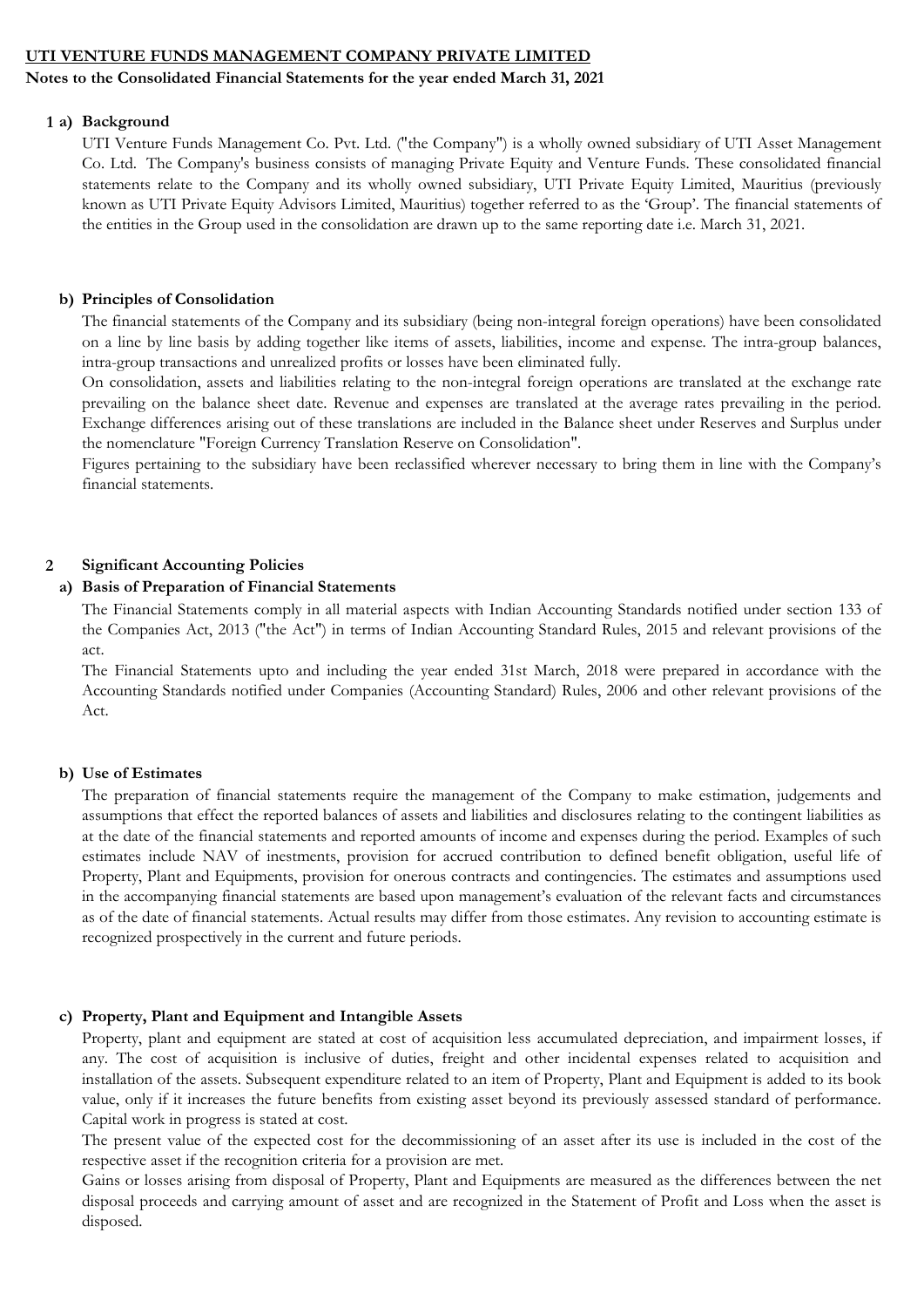## Notes to the Consolidated Financial Statements for the year ended March 31, 2021

Computer equipment- 3 years Furniture & Fixtures- 10 years Office Equipment- 5 years Leasehold improvements are amortised over the period of lease.

Intangible assets acquired separately are measured on initial recognition at cost. Such cost includes purchase price, borrowing cost, and cost directly attributable to brining the asset to its working condition for the intended use. Thereafter intangible assets are carried at cost less any accumulated amortisation and accumulated impairment losses.

Softwares are amortised over a period of 3 years on straight line method (SLM) on pro-rata basis.

Gains or losses arising from derecognition of an intangible asset are measured as the difference between the net disposal value and the carrying amount of the asset and are recognised in the Statement of Profit & Loss.

# d) Financials Instruments

## i. Financial Assets (other than investments in subsidiaries)

All financial assets are initially recognized at fair value. Transaction costs that are directly attributable to the acquisition or issue of financial assets and financial liabilities, which are not at fair value through profit or loss, are adjusted to the fair value on initial recognition.

Accordingly, initial recognition of investments in mutual funds and venture funds are recognized at fair value.

Interest-free security deposits are measured at Amortized Cost which shall be the present value of all expected future repayments discounted at prevailing market rates.

As per IND AS 109, Financial Assets have to be measured as follows:

a) Financial assets carried at Amortised Cost (AC)

A financial asset is measured at amortised cost if it is held within a business model whose objective is to hold the asset in order to collect contractual cash flows and the contractual terms of the financial asset give rise on specified dates to cash flows that are solely payments of principal and interest on the principal amount outstanding. Accordingly, rent deposits given to Landlords which are interest free have also been given similar treatment.

b) Financial assets at Fair Value Through Other Comprehensive Income (FVTOCI)

A financial asset is measured at FVTOCI if it is held within a business model whose objective is achieved by both collecting contractual cash flows and selling financial assets and the contractual terms of the financial asset give rise on specified dates to cash flows that are solely payments of principal and interest on the principal amount outstanding.

c) Financial assets at Fair Value Through Profit or Loss (FVTPL)

A financial asset which is not classified in any of the above categories is measured at FVTPL. Accordingly investments in mutual funds & venture funds will be measured at fair value through profit & loss.

## ii. Financial assets - Investments in Subsidiaries

According to IND AS, the company has following options to account for the above subsidiaries: a. At cost as per IND AS 27.

b. At Fair Value through Profit & Loss or Other Comprehensive Income as per IND AS 109 Accordingly, the Company has accounted for its investments in subsidiaries at cost.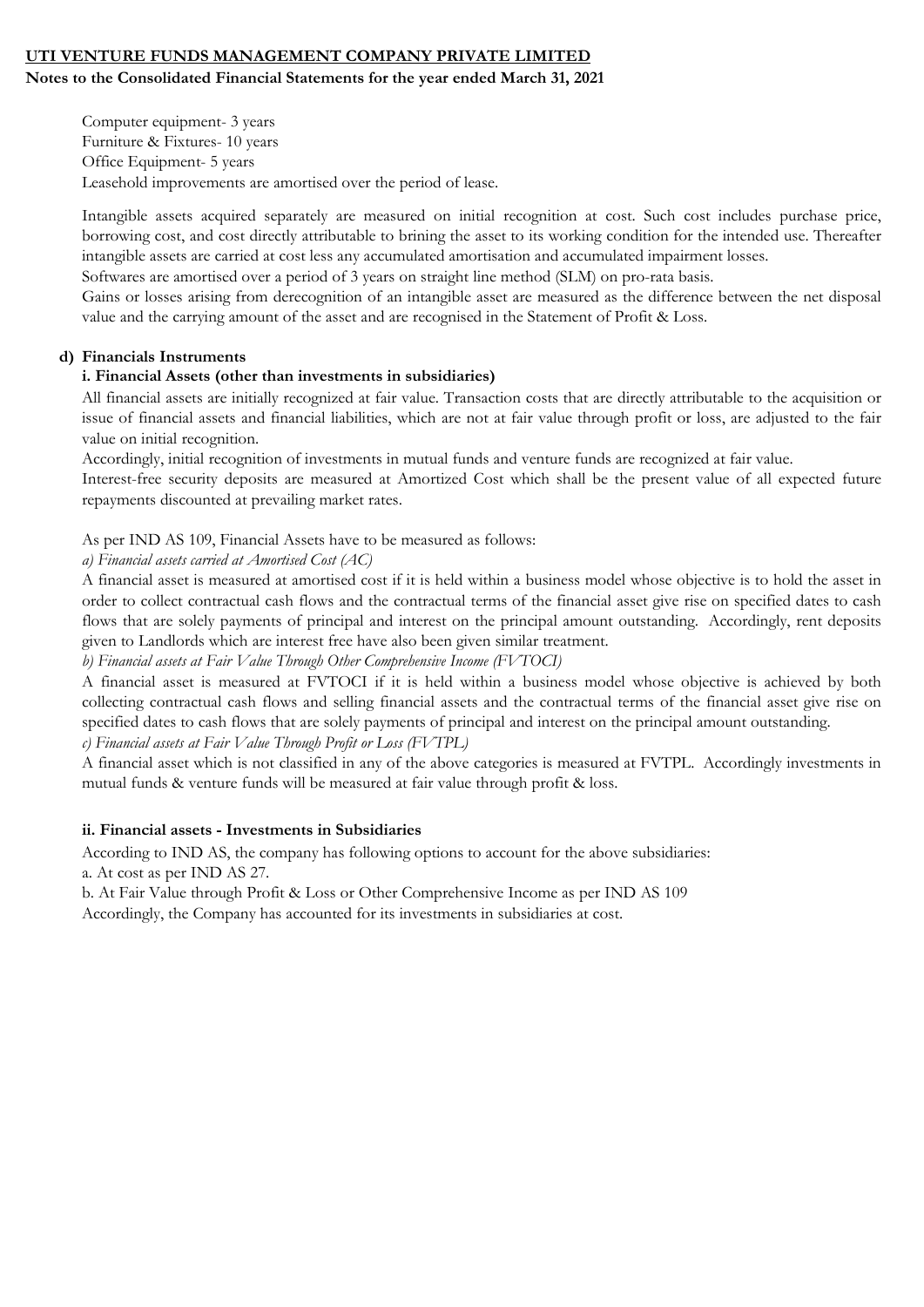## Notes to the Consolidated Financial Statements for the year ended March 31, 2021

#### Derecognition of financial assets

The Company derecognizes a financial asset when the contractual rights to the cash flows from the financial asset expire or it transfers the financial asset and the transfer qualifies for derecognition under Ind AS 109.

#### Impairment of financial assets

In accordance with Ind AS 109, the company applies expected credit loss (ECL) model for measurement and recognition of impairment loss on trade receivables and investments.

## iii. Financial liabilities

All financial liabilities are recognised initially at fair value and, in the case of loans and borrowings and payables, net of directly attributable transaction costs.

As per Ind AS 32, a financial liability is any liability that is a contractual obligation to deliver cash or another financial asset to another entity, or to exchange financial assets & liabilities with another entity under conditions that are potentially unfavourable to the entity.

Financial liabilities are carried at amortized cost using the effective interest method. For trade and other payables maturing within one year from the balance sheet date, the carrying amounts approximate fair value due to the short maturity of these instruments.

## Derecognition of financial liabilities

A financial liability (or a part of a financial liability) is derecognized from the Company's Balance Sheet when the obligation specified in the contract is discharged or cancelled or expires.

#### e) Transactions in foreign currency

Company's functional currency is Indian Rupees (INR). Transactions in foreign currency are accounted for at the rate of exchange prevailing at the date of the transaction. Exchange differences, if any, arising out of transactions settled during the year are recognized in the Statement of Profit and Loss.

## f) Revenue recognition

Income from management fees is recognised when they contractually accrue except when collectability is in doubt. Dividend income from investments is accounted when the right to receive dividends is established. Interest and other income are accounted on accrual basis.

# g) Employee Benefits

## Short-term Employee benefits

The undiscounted amount of short term employee benefits expected to be paid in exchange for the services rendered by employees are recognised as an expense during the period when the employees render the services.

#### Defined benefit plans

Gratuity, which is a defined benefit scheme, is not funded and the cost of providing services is determined using the Projected Unit Credit Method, with actuarial valuations being carried out at each balance sheet date. Actuarial gains and losses are recognised in the Statement of Other Comprehensive Income (OCI) in the period in which they occur. Past service cost is recognised immediately. The retirement benefit obligation recognised in the Balance Sheet represents the present value of the defined benefit obligation as adjusted for unrecognised past service cost.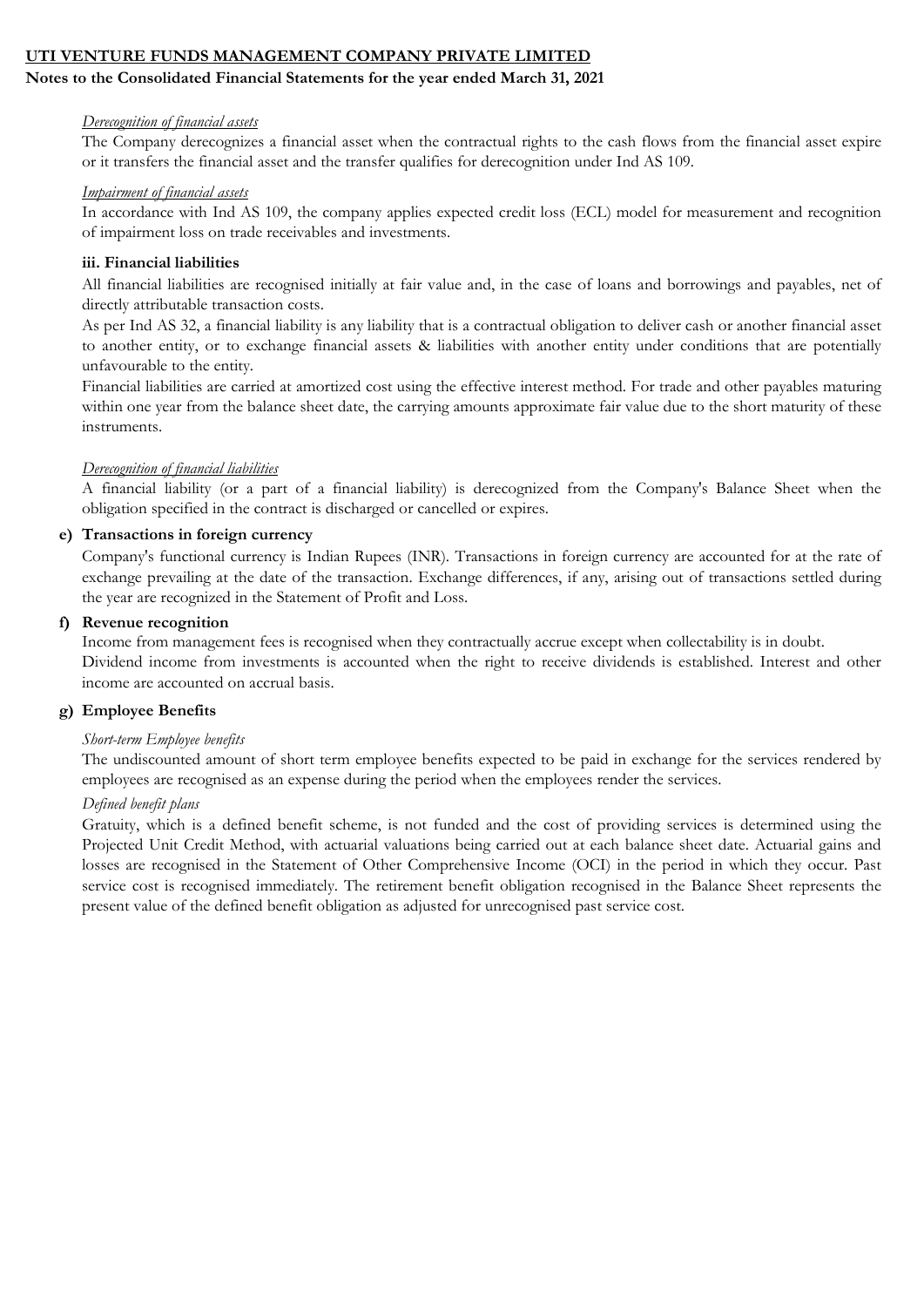## Notes to the Consolidated Financial Statements for the year ended March 31, 2021

### h) Cash and Cash Equivalents

Cash and cash equivalent in the balance sheet comprise cash at banks and on hand and short-term deposits with an original maturity of three months or less, which are subject to an insignificant risk of changes in value.

For the purpose of the statement of cash flows, cash and cash equivalents consist of cash and short-term deposits, as defined above, net of outstanding bank overdrafts as they are considered an integral part of the Company's cash management.

## i) Taxation

Income tax expense comprises current tax expense and the net change in the deferred tax asset or liability during the year. Current and deferred tax are recognized in profit or loss, except when they relate to items that are recognized in other comprehensive income or directly in equity, in which case, the current and deferred tax are also recognized in other comprehensive income or directly in equity, respectively. Current income tax for the current and prior periods are measured at the amount expected to be paid to the taxation authorities based on the taxable income for that period. The tax rates and tax laws used to compute the amount are those that are enacted or substantively enacted by the balance sheet date.

Deferred income tax is recognized on temporary differences at the balance sheet date between the tax bases of assets and liabilities and their carrying amounts for financial reporting purposes, except when the deferred income tax arises from the initial recognition of goodwill or an asset or liability in a transaction that is not a business combination and affects neither accounting nor taxable profit or loss at the time of the transaction.

Deferred income tax assets are recognized for all deductible temporary differences, carry forward of unused tax credits and unused tax losses, to the extent that it is probable that taxable profit will be available against which the deductible temporary differences, and the carry forward of unused tax credits and unused tax losses can be utilized.

The carrying amount of deferred income tax assets is reviewed at each balance sheet date and reduced to the extent that it is no longer probable that sufficient taxable profit will be available to allow all or part of the deferred income tax asset to be utilized.

Deferred income tax assets and liabilities are measured at the tax rates that are expected to apply in the period when the asset is realized or the liability is settled, based on tax rates (and tax laws) that have been enacted or substantively enacted at the balance sheet date.

## j) Contingencies and Provisions

In accordance with Ind AS 37, provisions are recognized when there is a present obligation as a result of a past event, it is probable that an outflow of resources embodying economic benefits will be required to settle the obligation, and a reliable estimate can be made of the amount of the obligation.

Contingent liabilities are not recognized in books of accounts. They are disclosed by way of notes, unless the possibility of an outflow of resources embodying economic benefits is remote.

Contingent assets are not recognized in financial statements. However, when the realization of income is virtually certain, then the related asset is not a contingent asset and its recognition is appropriate. A contingent asset is disclosed, only where an inflow of economic benefits is probable.

The Company estimates the unavoidable costs of meeting its obligation under a contract(s) which exceed the economic benefits expected to be received under it and recognises the same. Provision are validated every year and excess/short provision are adjusted in the statement of profit and loss.

#### k) Impairment of assets (other than financial assets)

At each Balance Sheet date, the management reviews the carrying amounts of assets to determine whether there is any indication that those assets were impaired. If any such indication exists, the recoverable amount of the asset is estimated in order to determine the extent of impairment loss. In assessing value in use, the estimated future cash flows expected from the continuing use of the asset and from its disposal are discounted to their present value using a pre-tax discount rate that reflects the current market assessments of time value of money and the risks specific to the asset. The reduction is treated as an impairment loss and is recognized in the Statement of Profit and Loss.

Reversal of impairment loss is recognized immediately as income in the Statement Profit and Loss.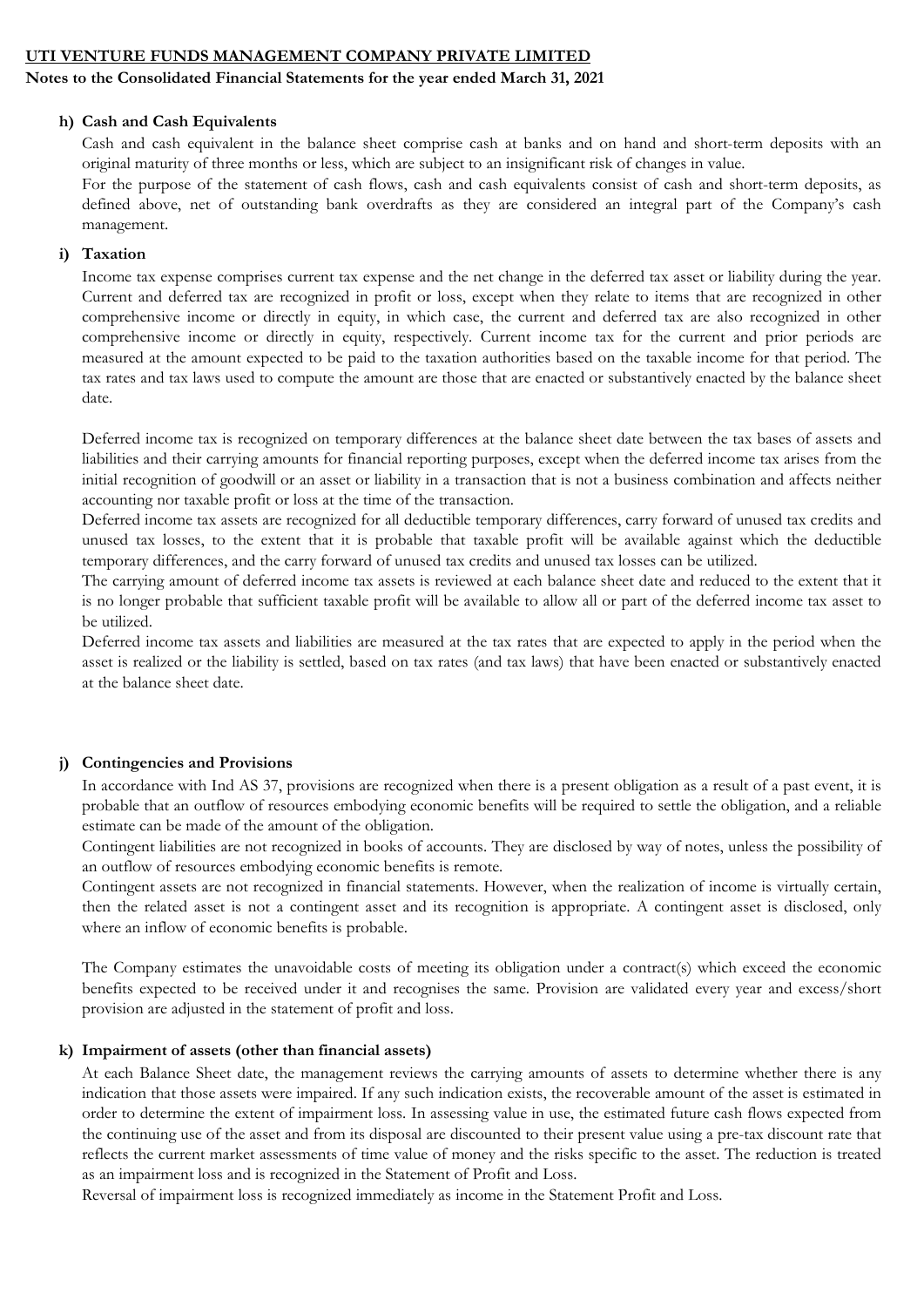## Notes to the Consolidated Financial Statements for the year ended March 31, 2021

## l) Fair value hierarchy

Fair value hierarchy:

All assets and liabilities for which fair value is measured or disclosed in the financial statements are categorized within the fair value hierarchy, described as follows, based on the lowest level input that is significant to the fair value measurement as a whole:

► Level 1 — Quoted (unadjusted) market prices in active markets for identical assets or liabilities

► Level 2 — Valuation techniques for which the lowest level input that is significant to the fair value measurement is directly or indirectly observable

► Level 3 — Valuation techniques for which the lowest level input that is significant to the fair value measurement is unobservable

For assets and liabilities that are recognized in the financial statements on a recurring basis, the Company determines whether transfers have occurred between levels in the hierarchy by re-assessing categorization (based on the lowest level input that is significant to the fair value measurement as a whole) at the end of each reporting period.

## m) Segment Reporting

The company is primarily engaged in the investment management business. Company's chief operating decision makers review the company's operation as a whole and no different segments have been identified for this purposes and accordingly, no the Company do not have more than one operating segments as per Ind AS 108 'Operating Segments'. Hence there is no separate reporting requirement.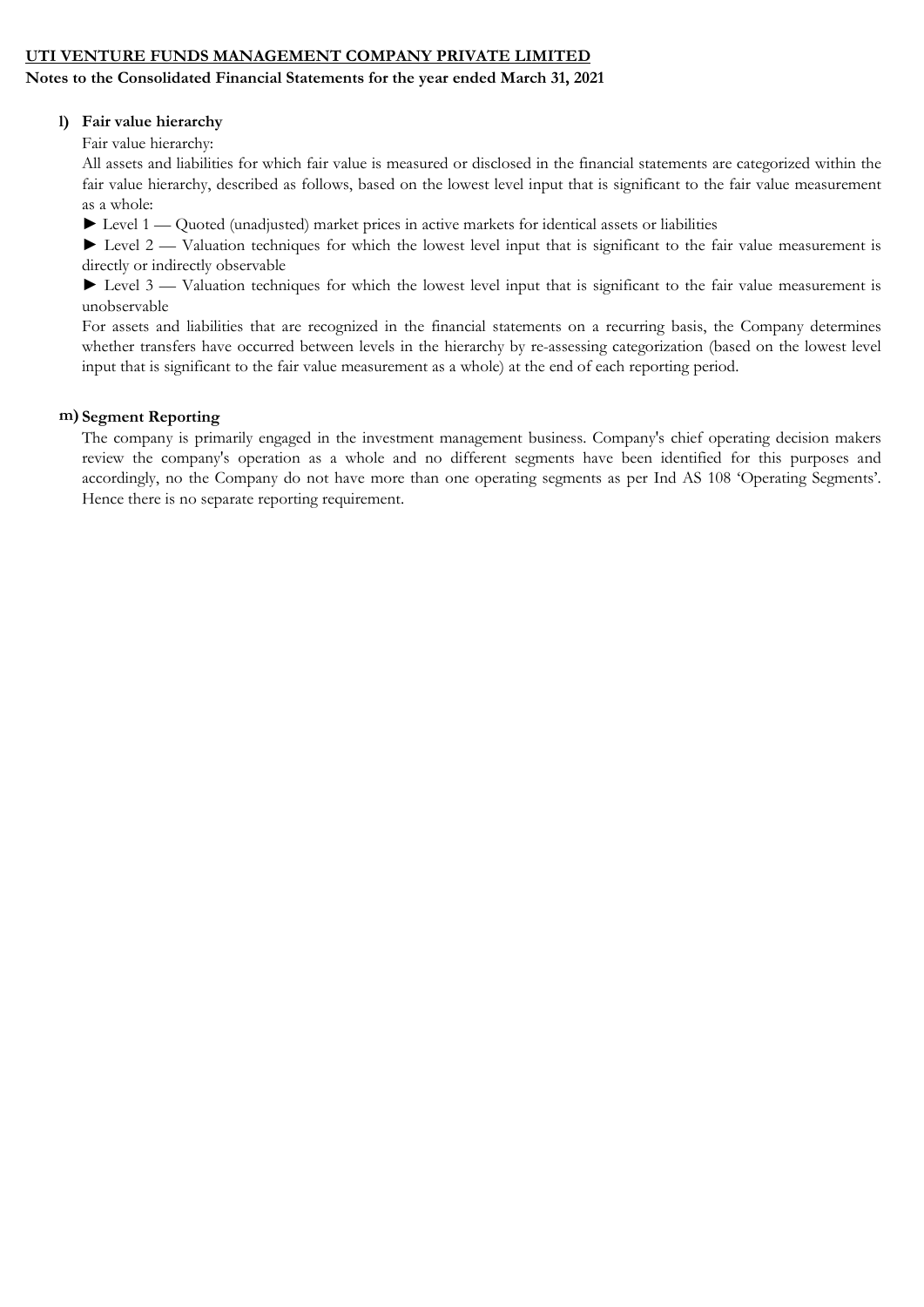| Particulars                                                                                                                                                                         | As at March 31,<br>2021 (Rs.) | As at March 31,<br>2020<br>(Rs.) |
|-------------------------------------------------------------------------------------------------------------------------------------------------------------------------------------|-------------------------------|----------------------------------|
|                                                                                                                                                                                     |                               |                                  |
| 3. Cash and Cash Equivalents                                                                                                                                                        |                               |                                  |
| Cash in Hand                                                                                                                                                                        |                               |                                  |
| Balance with bank in current account<br>Balance with bank in deposit account (less than 3 months)                                                                                   | 66,14,030<br>3,57,54,611      | 7,73,54,735                      |
|                                                                                                                                                                                     |                               |                                  |
| <b>TOTAL</b>                                                                                                                                                                        | 4,23,68,641                   | 7,73,54,735                      |
| 4. Investments (unquoted)                                                                                                                                                           |                               |                                  |
| Investments in Equity Instruments (at cost)                                                                                                                                         |                               |                                  |
| a. Investment in Ascent India Ltd, Mauritius                                                                                                                                        |                               | 7,539                            |
| (Nil (As at March 31, 2020, 100) Management shares of USD 1<br>each)                                                                                                                |                               |                                  |
| Investments in Units of Mutual Fund (at fair value through profit or loss)<br>UTI Credit Risk Fund - Direct Growth Plan (315,569.178 (as at<br>March 31, 2020 - 315,569.178) units) | 43, 11, 543                   | 51, 31, 764                      |
| Investments in Units of Fund (at fair value through profit or loss)<br>a. Investment in Ascent India Fund - III*<br>(1,750.050 (As at March 31, 2020 - 1,750.050) Class D Units of  | 2,36,392                      | 1,97,846                         |
| Rs. 100/- each)<br>b. Investment in Ascent India Fund - III*<br>(437,211.760 (As at March 31, 2020 - 495,770.890) Class C Units<br>of Rs. 100/- each)                               | 7,40,47,867                   | 6, 17, 17, 183                   |
| <b>TOTAL</b>                                                                                                                                                                        | 7,85,95,802                   | 6,70,54,332                      |
| Aggregate amount of unquoted investments                                                                                                                                            | 7,85,95,802                   | 6,70,54,332                      |
|                                                                                                                                                                                     |                               |                                  |
| 5. Current tax assets<br>Advance Income Tax (Net of provisions)                                                                                                                     | 6,79,446                      | 5,86,299                         |
| <b>TOTAL</b>                                                                                                                                                                        | 6,79,446                      | 5,86,299                         |
|                                                                                                                                                                                     |                               |                                  |
| <b>6. Other Non Financial Assets</b><br>Prepaid Expenses                                                                                                                            | 27,612                        | 29,855                           |
| <b>TOTAL</b>                                                                                                                                                                        | 27,612                        | 29,855                           |
| * Fair value of units in Ascent India Fund III are based on estimated/unaudited statements.                                                                                         |                               |                                  |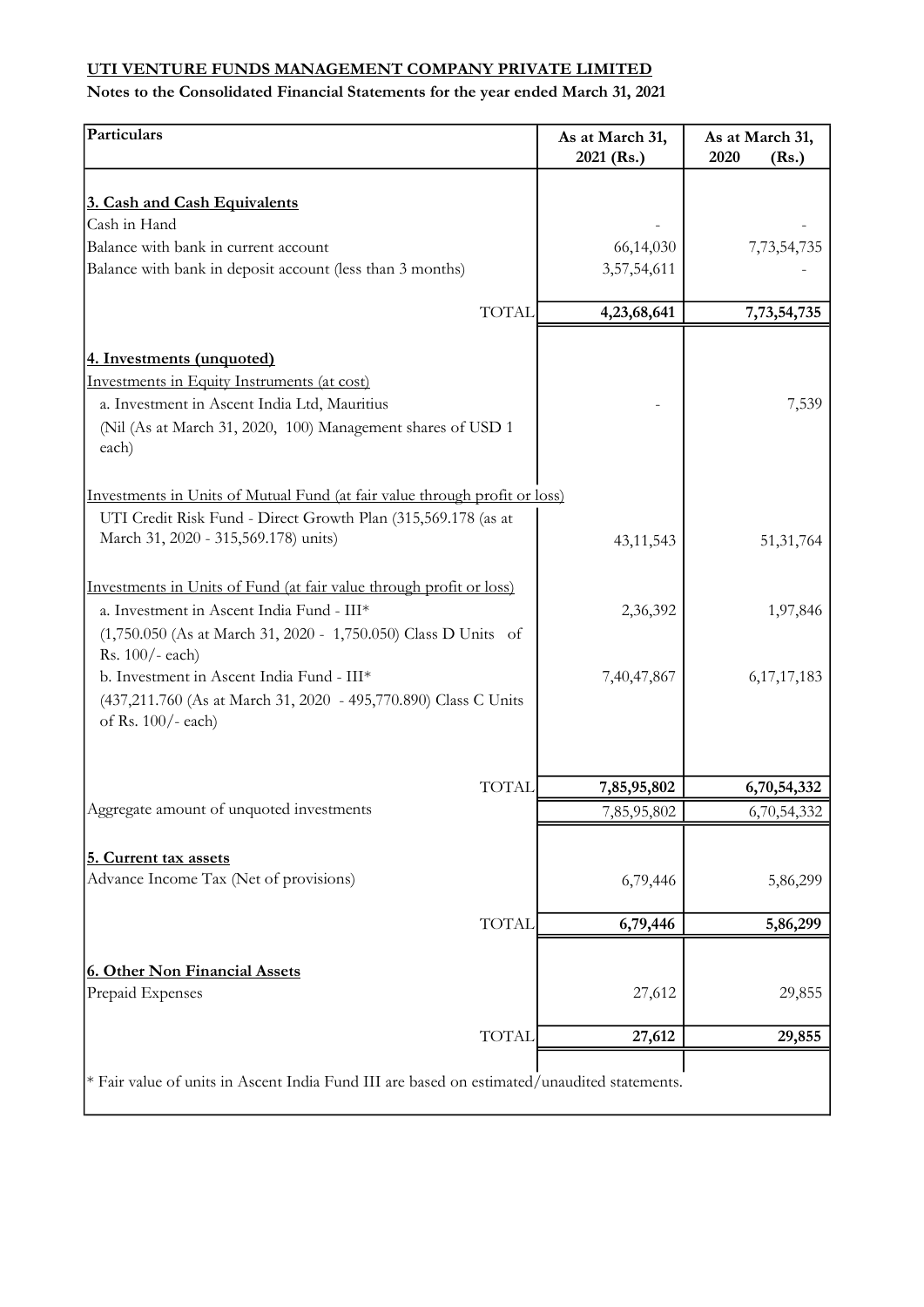| Particulars                                           |              | As at March 31, 2021<br>(Rs.) | As at March 31, 2020<br>(Rs.) |
|-------------------------------------------------------|--------------|-------------------------------|-------------------------------|
| 7. Other Financial Liabilities                        |              |                               |                               |
| Statutory dues                                        |              | 1,61,002                      | 5,17,609                      |
|                                                       | <b>TOTAL</b> | 1,61,002                      | 5,17,609                      |
| 8. Provisions                                         |              |                               |                               |
| Other provisions (Refer Note 20)                      |              | 6,90,000                      | 6,48,000                      |
|                                                       | <b>TOTAL</b> | 6,90,000                      | 6,48,000                      |
| 9. Other Equity                                       |              |                               |                               |
| <b>Capital Reserve</b>                                | (A)          | 1,90,09,046                   | 1,90,09,046                   |
| <b>Capital Redemption Reserve</b>                     | (B)          | 45,00,700                     | 45,00,700                     |
| <b>General Reserve</b>                                |              |                               |                               |
| Opening Balance                                       |              | 5,76,94,470                   | 5,76,94,470                   |
| Less: Dividend Paid                                   |              | (4,00,00,000)                 |                               |
| Closing Balance                                       | (C)          | 1,76,94,470                   | 5,76,94,470                   |
| <b>Retained Earnings</b>                              |              |                               |                               |
| Opening Balance                                       |              | 1,18,82,592                   | 1,66,26,527                   |
| Add: Total Comprehensive income for the period/year   |              | 1,30,13,966                   | (47, 43, 935)                 |
| Closing Balance<br>(D)                                |              | 2,48,96,558                   | 1,18,82,592                   |
| Foreign Currency Translation Reserve on Consolidation |              |                               |                               |
| Opening Balance                                       |              | 11,67,745                     | 12,13,189                     |
| Add: Additions during the year                        |              | 10,200                        | (45, 444)                     |
| Closing Balance<br>(E)                                |              | 11,77,945                     | 11,67,745                     |
| TOTAL $(A + B + C + D + E)$                           |              | 6,72,78,719                   | 9, 42, 54, 553                |
|                                                       |              |                               |                               |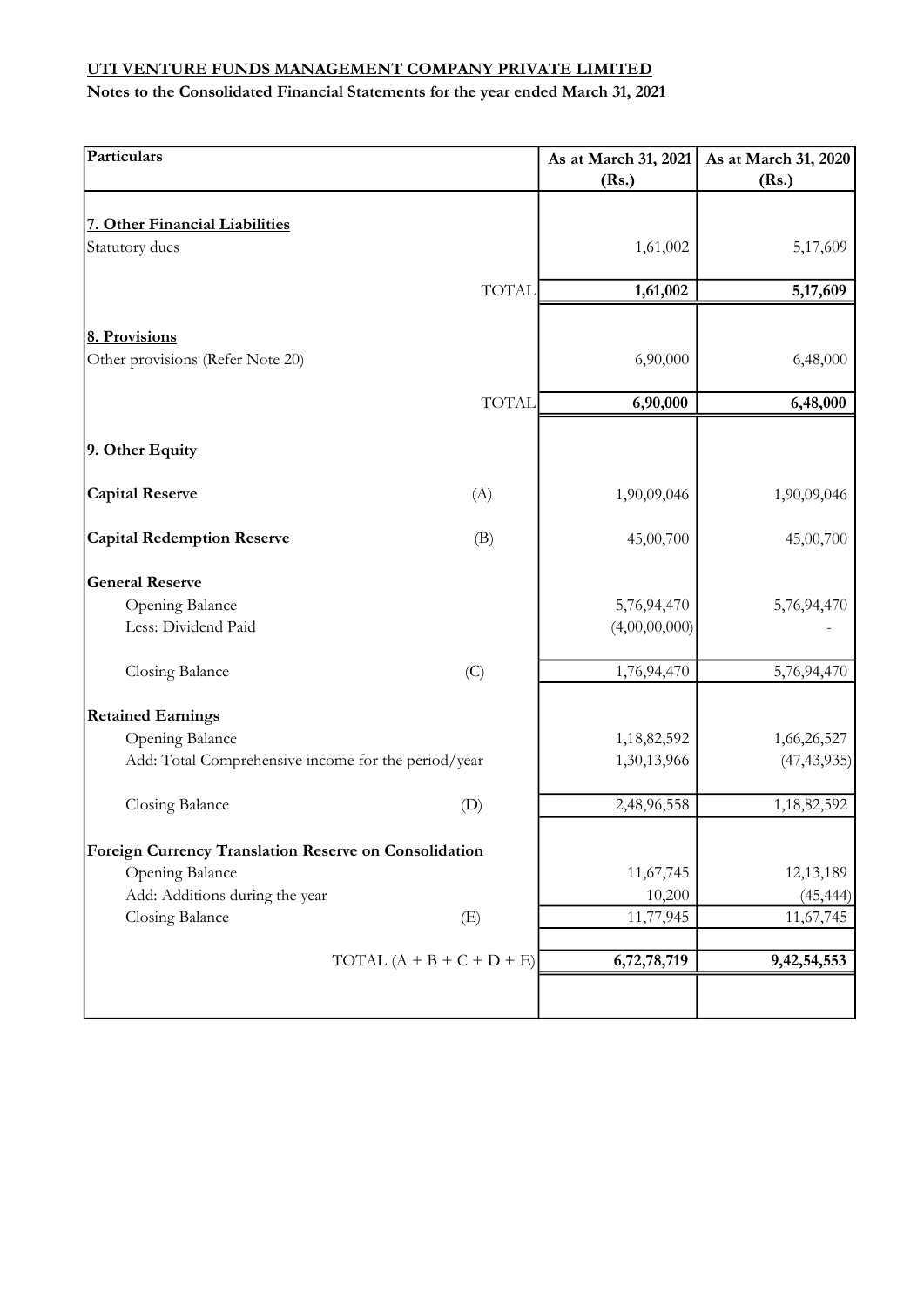Notes to the Consolidated Financial Statements for the year ended March 31, 2021

| <b>Particulars</b>                                                                                                                                                 | As at March 31,<br>$2021$ (Rs.) | As at March 31, 2020<br>(Rs.) |
|--------------------------------------------------------------------------------------------------------------------------------------------------------------------|---------------------------------|-------------------------------|
| <b>10. Share Capital</b><br>a) Authorised Share Capital                                                                                                            | 6,00,00,000                     | 6,00,00,000                   |
| $6,000,000$ Equity Shares with voting rights of Rs. 10/-<br>each<br>b) Issued, Subscribed & Fully Paid Up<br>[4,550,000 Equity Shares with voting rights (Previous | 4,55,00,000                     | 4,55,00,000                   |
| Year - 4,550,000) of Rs. 10/- each fully paid-up]<br>Refer Note 10A and Note 10B below                                                                             |                                 |                               |
|                                                                                                                                                                    | 4,55,00,000                     | 4,55,00,000                   |

# Terms/rights to attached equity shares :

The Company has only one class of Equity share, having a par value of Rs. 10/- . Each holder of equity shares is entitled to one vote per share. In the event of liquidation of the company, the holders of the equity shares will be entitled to receive any of the remaining assets of the company , after distribution of all preferential amount . However, as on date no such preferential amount exists. The distribution will be in proportion to number of equity shares held by the shareholders.

Note 10A: Movement in the outstanding equity shares with voting rights during the year.

|                                                 |           | As at March 31, 2021     | As at March 31, 2020 |             |  |
|-------------------------------------------------|-----------|--------------------------|----------------------|-------------|--|
| <b>Particulars</b>                              |           | Value                    |                      | Value       |  |
|                                                 | Number    | Rs.                      | Number               | Rs.         |  |
| Shares outstanding at the beginning of the year | 45,50,000 | 4,55,00,000              | 45,50,000            | 4,55,00,000 |  |
| Shares Issued during the year                   |           |                          | -                    |             |  |
| Shares bought back during the year              |           | $\overline{\phantom{a}}$ |                      |             |  |
| Shares outstanding at the end of the year       | 45,50,000 | 4,55,00,000              | 45,50,000            | 4,55,00,000 |  |

Note 10B: Details of shareholders holding more than 5% shares in the Company

| Name of Shareholder                               |                    | As at March 31, 2021 | As at March 31, 2020 |              |  |
|---------------------------------------------------|--------------------|----------------------|----------------------|--------------|--|
|                                                   | No. of Shares held | $%$ of Holding       | No. of Shares        | % of Holding |  |
|                                                   |                    |                      | held                 |              |  |
| UTI Asset Management Co. Ltd (including 70 shares | 45,50,000          | 100%                 | 45,50,000            | 100%         |  |
| held by their nominees)                           |                    |                      |                      |              |  |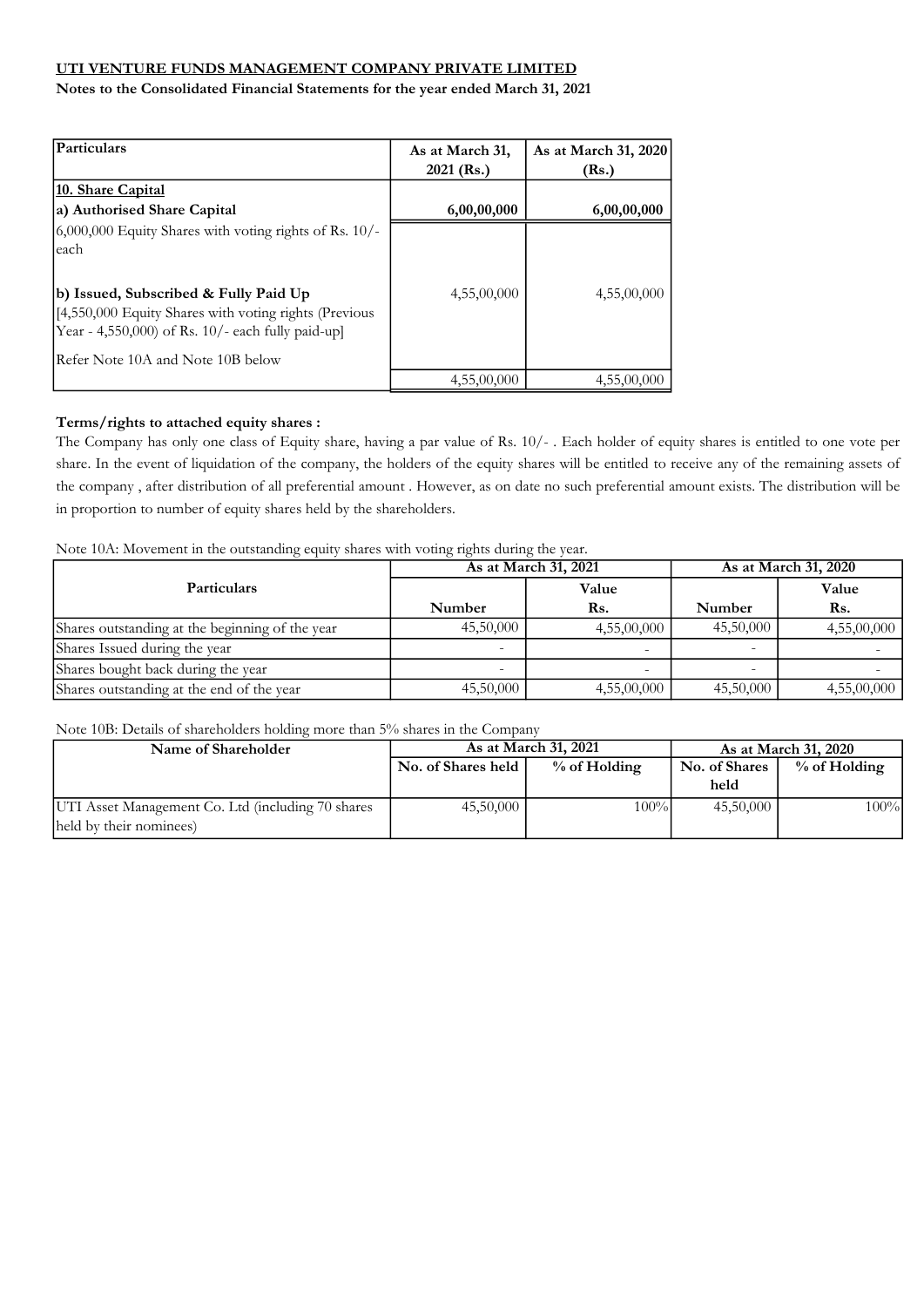| Particulars                                                                        | For the year ended<br>March 31, 2021<br>(Rs.) | For the year<br>ended March 31,<br>2020<br>(Rs.) |
|------------------------------------------------------------------------------------|-----------------------------------------------|--------------------------------------------------|
| 11. Revenue from Operations                                                        |                                               |                                                  |
| (i) Interest Income                                                                |                                               |                                                  |
| Interest on Bank Deposit                                                           | 14,32,234                                     | 46,30,672                                        |
| Interest on Income Tax Refund                                                      |                                               | 24,783                                           |
|                                                                                    | 14,32,234                                     | 46, 55, 455                                      |
| (ii) Net Gain/(Loss) on financial instruments at fair value through profit or loss |                                               |                                                  |
| Changes in fair value of investments on marked-to-market (unrealised)              | 1,76,37,452                                   | (8,73,196)                                       |
|                                                                                    | 1,76,37,452                                   | (8, 73, 196)                                     |
| (iii) Others - Net gains from Investments                                          |                                               |                                                  |
| Profit on sale of Investments (net)                                                | 21,87,827                                     | 22,553                                           |
|                                                                                    | 21,87,827                                     | 22,553                                           |
|                                                                                    |                                               |                                                  |
| 12. Other Income                                                                   |                                               |                                                  |
| Excess provision written back                                                      | 6,16,779                                      | 30,02,560                                        |
| Other Non Operating Income                                                         |                                               | 6,30,631                                         |
| <b>TOTAL</b>                                                                       | 6,16,779                                      | 36, 33, 191                                      |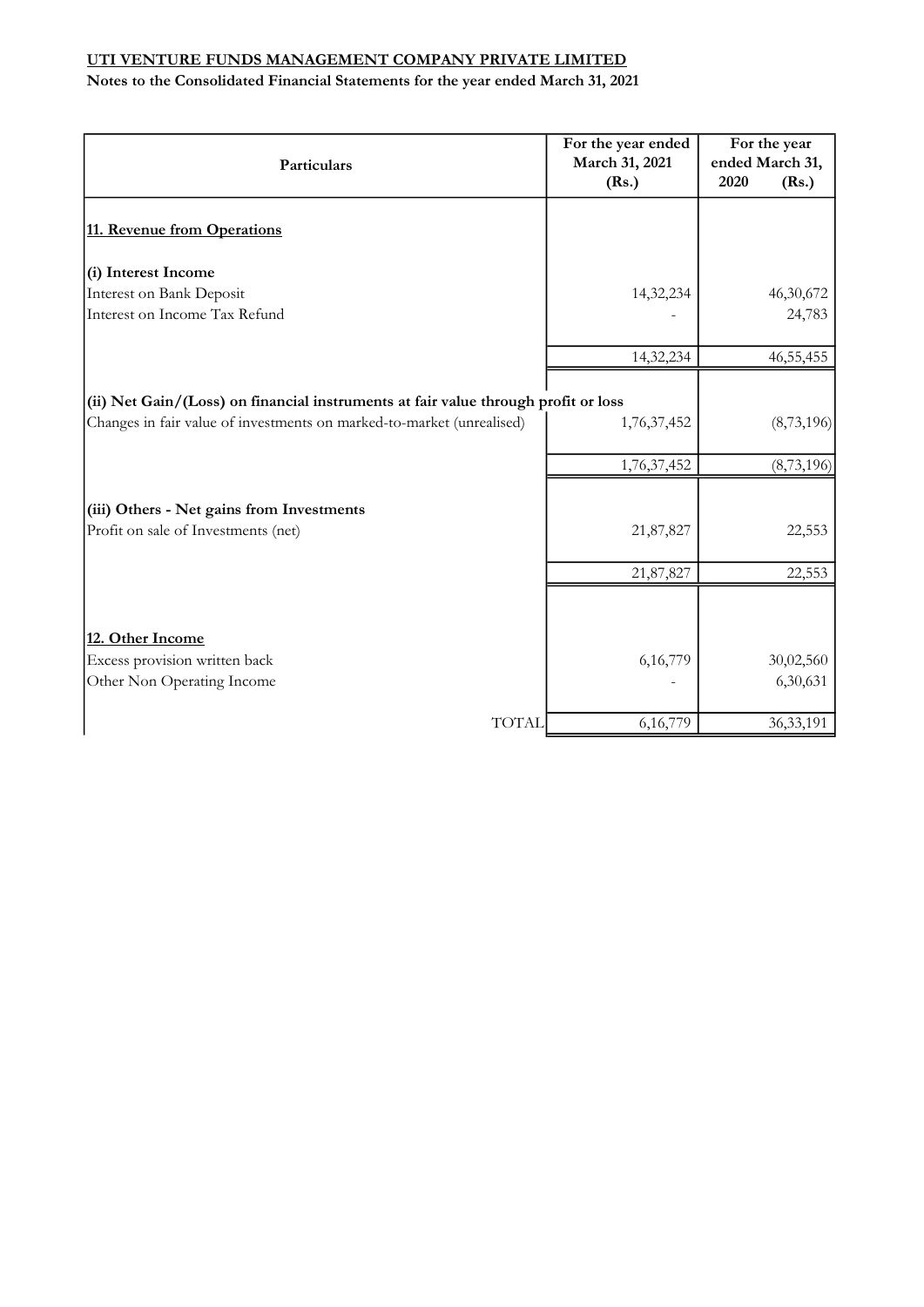| Particulars                                          |              | For the year ended<br>March 31, 2021<br>(Rs.) | For the year<br>ended March 31,<br>2020<br>(Rs.) |
|------------------------------------------------------|--------------|-----------------------------------------------|--------------------------------------------------|
|                                                      |              |                                               |                                                  |
| 13. Employee Benefits Expense                        |              |                                               |                                                  |
| Salaries and Allowances                              |              |                                               | 12,96,000                                        |
| Gratuity                                             |              |                                               | 55,534                                           |
|                                                      |              |                                               |                                                  |
|                                                      | <b>TOTAL</b> |                                               | 13,51,534                                        |
|                                                      |              |                                               |                                                  |
| 14. Other Expenses                                   |              |                                               |                                                  |
| Travelling & Conveyance                              |              |                                               | 6,18,236                                         |
| Repairs and Maintenance - others                     |              |                                               | 4,62,000                                         |
| Legal & Professional Expenses                        |              | 38, 35, 372                                   | 88,54,688                                        |
| Rates & Taxes                                        |              | 2,60,450                                      | 12,52,774                                        |
| <b>Staffing Expenses</b>                             |              |                                               | 9,07,206                                         |
| Other provision                                      |              | 42,000                                        | 42,000                                           |
| <b>Directors Sitting Fees</b>                        |              | 1,00,000                                      | 4,20,000                                         |
| <b>Insurance Charges</b>                             |              | 89,562                                        | 1,42,532                                         |
| Provision for /(Reversal of) Onerous Contracts (net) |              |                                               | (35, 15, 953)                                    |
| Corporate social responsibility expenditure          |              |                                               | 9,45,000                                         |
| Other General Expenses                               |              | 83,573                                        | 1,04,062                                         |
|                                                      | <b>TOTAL</b> | 44,10,957                                     | 1,02,32,545                                      |
|                                                      |              |                                               |                                                  |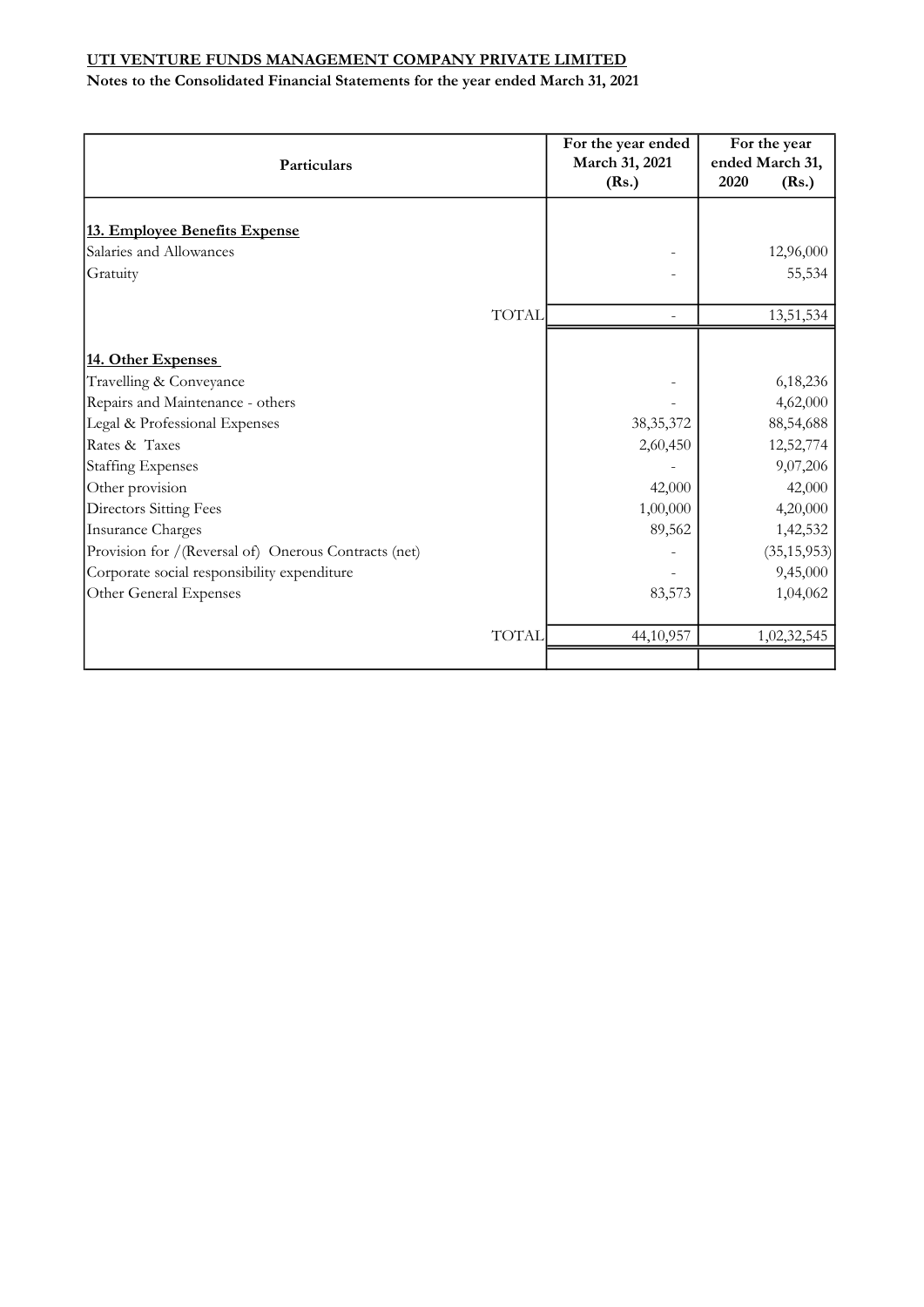Notes to the Consolidated Financial Statements for the year ended March 31, 2021

| 15 Commitment and Contingencies                                                |                       | Amount in Rs.         |  |
|--------------------------------------------------------------------------------|-----------------------|-----------------------|--|
|                                                                                | <b>March 31, 2021</b> | <b>March 31, 2020</b> |  |
| <b>Contingent Liabilities</b>                                                  |                       |                       |  |
| Towards non-registration as an NBFC with RBI as per section 45(IA) of RBI Act, | 5,00,000              | 5,00,000              |  |
| 1934 up to March 31, 2018                                                      |                       |                       |  |

#### 16 Related Parties

a) Names of the related parties

| Holding Company                                                        | UTI Asset Management Co. Ltd.                |
|------------------------------------------------------------------------|----------------------------------------------|
| Key Management Personnel ('KMP-1')                                     | Mr. K. E. C. Rajakumar (upto March 31, 2020) |
| Key Management Personnel ('KMP-2')                                     | Mr. Surojith Saha (w.e.f April 1, 2020)      |
| Administrator and Secretary of the IQ EQ Fund Services (Mauritius) Ltd |                                              |
| component                                                              |                                              |

#### b) The disclosures in respect of Related Party Transactions Amount in Rs.

| Nature of Transaction                    | Key Management Personnel-1 |          | <b>Holding Company</b> |         | Administrator and Secretary of the component |             |
|------------------------------------------|----------------------------|----------|------------------------|---------|----------------------------------------------|-------------|
|                                          | 2020-21                    | 2019-20  | 2020-21                | 2019-20 | 2020-21                                      | 2019-20     |
| i) Transactions during the year          |                            |          |                        |         |                                              |             |
|                                          |                            |          |                        |         |                                              |             |
| Remuneration*                            |                            | 4,78,654 |                        |         |                                              |             |
| Interim Dividend Paid                    |                            |          | 4,00,00,000            |         |                                              |             |
| Administration, secretarial and director |                            |          |                        |         |                                              |             |
| fees                                     |                            |          |                        |         | 12,92,416                                    | 41, 14, 253 |
| Reimbursement of expenses                |                            |          |                        |         |                                              |             |
| ii) Outstanding Balances on the year end |                            |          |                        |         |                                              |             |
| Receivable                               |                            |          |                        |         |                                              |             |
| <i>Investments</i>                       |                            |          |                        |         |                                              |             |

In addition to the above,

(a) in connection with the management of Ascent India Fund, the Company has mutually agreed with Ascent Capital Advisors India Private Limited that the fund operation expenses till the liquidation of the fund are to be equ borne by the Company and the latter referred party. In view of this, an arrangement has been made to incur certain specific expenses of the fund directly by each of the companies. Such expenses incurred during the year has accounted under legal and professional charges in statement of profit or loss.

(b) The Company has purchased and redeemed the following investments in UTI Mutual Fund where the holding company is its assets manager.

| Name of the Fund                      | Balance as at | Amount invested | Amount redeemed | Balance as at March 31, 2021 |  |  |
|---------------------------------------|---------------|-----------------|-----------------|------------------------------|--|--|
|                                       | April 1, 2020 |                 |                 |                              |  |  |
| UTI Credit Risk Fund<br>Direct Growth | 49, 48, 535   |                 | 2,32,530        | 47,16,005                    |  |  |
| Plan                                  |               |                 |                 |                              |  |  |

All the amounts indicated above are at their cost and redemption value and fair value adopted for recognition as per Ind AS have not been reckoned for this purpose

No amount is/has been written off or written back during the year in respect of dues from/to related parties

The information relating to related parties has been determined to the extent such parties have been identified on the basis of information provided by the company which has been relied upon by the Auditors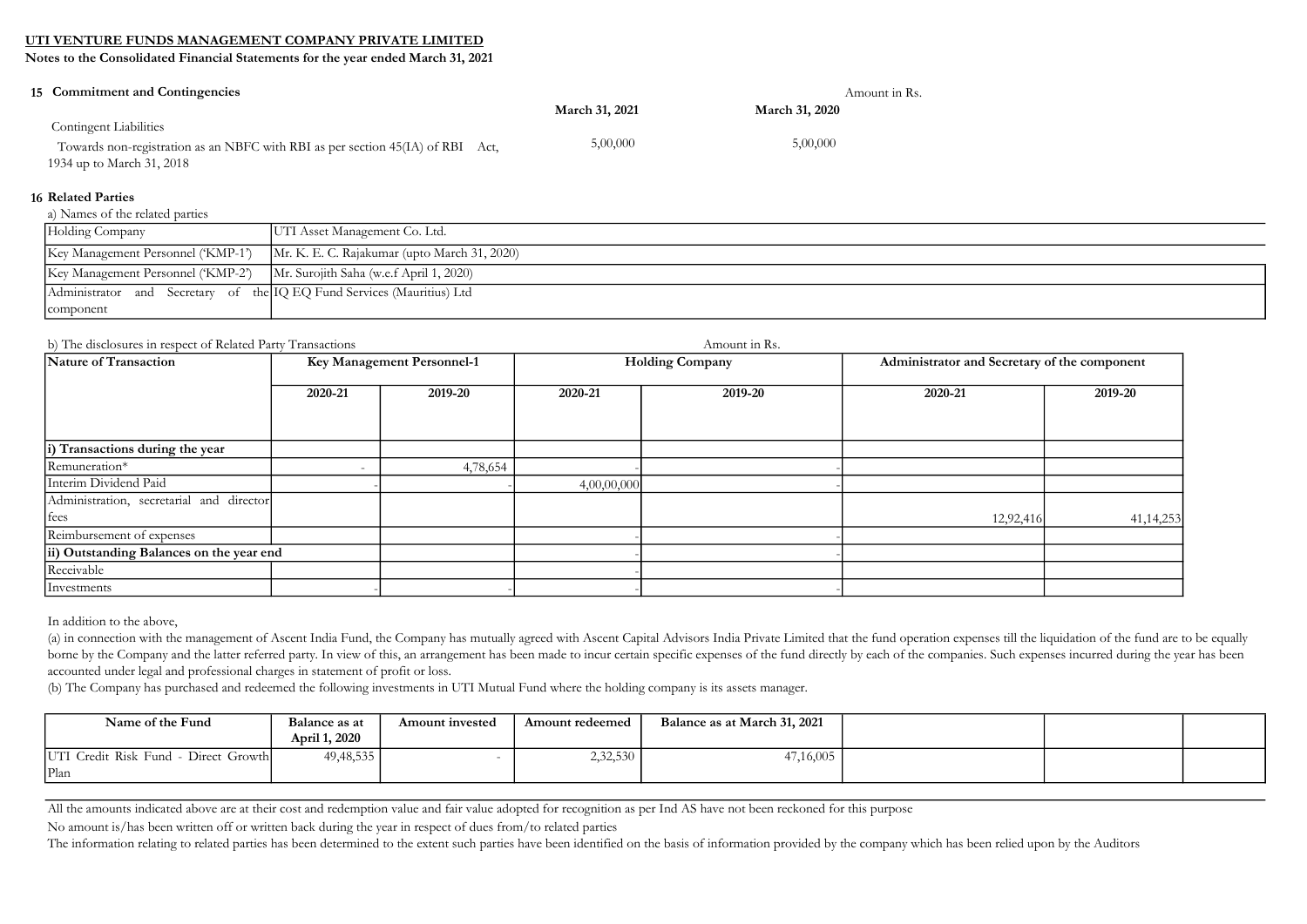Notes to the Consolidated Financial Statements for the year ended March 31, 2021

| 17 Legal & Professional expense include<br>amount paid/payable to Auditors<br>towards: | For the year ended March 31,<br>$2021$ (Rs.) | For the year ended March 31,<br>$2020$ (Rs.) |
|----------------------------------------------------------------------------------------|----------------------------------------------|----------------------------------------------|
| Audit Fees*                                                                            | 4,00,000                                     | 9,58,418                                     |
| Other Matters*                                                                         | 25,000                                       | 2,05,000                                     |
|                                                                                        | 4,25,000                                     | 11,63,418                                    |
| *net of GST                                                                            |                                              |                                              |

18 There were no dues outstanding to Micro and Small enterprises as defined in the Micro, Small and Medium Enterprises Development Act, 2006 as at March 31, 2021. The information regarding micro and small enterprises has b determined based on information collected by management on enquiries made with the vendors, which have been relied upon by the auditors.

19 All the employees of the holding Company have resigned as at March 31, 2020 and their claims in relation to retirement benefits have already been discharged by the Company. In the opinion of the management no liability employee benefits such as Provident Fund/Gratuity liability is due or payable. Hence no provision thereof is made in the financial statements.

20 Other provisions in note 8 and 14 refers to provision made for estimated compounding fees payable on delayed filing of forms Annual Performane Report (APR) and Overseas Direct Investments (ODI)

| Particulars                                                                                           | Provision for<br><b>Onerous Contract</b> | Provision for<br>Compounding fees |  |
|-------------------------------------------------------------------------------------------------------|------------------------------------------|-----------------------------------|--|
| Opening balance as at April 1, 2019                                                                   | 35, 15, 953                              | 6,06,000                          |  |
| Less: Provision withdrawn on account of<br>actual expenses incurred                                   | (35, 15, 953)                            |                                   |  |
| Add: Provision made during the year                                                                   |                                          | 42,000                            |  |
| Balance as at March 31, 2020                                                                          |                                          | 6,48,000                          |  |
| Less: Provision withdrawn on account of<br>actual expenses incurred (April 2020 to<br>September 2020) |                                          |                                   |  |
| Add: Provision made during the period<br>April 2020 to March 2021                                     |                                          | 42,000                            |  |
| Closing Balance as at March 31, 2021                                                                  |                                          | 6,90,000                          |  |

21 Disclosure in respect of movement of provisions made as required by Ind AS 37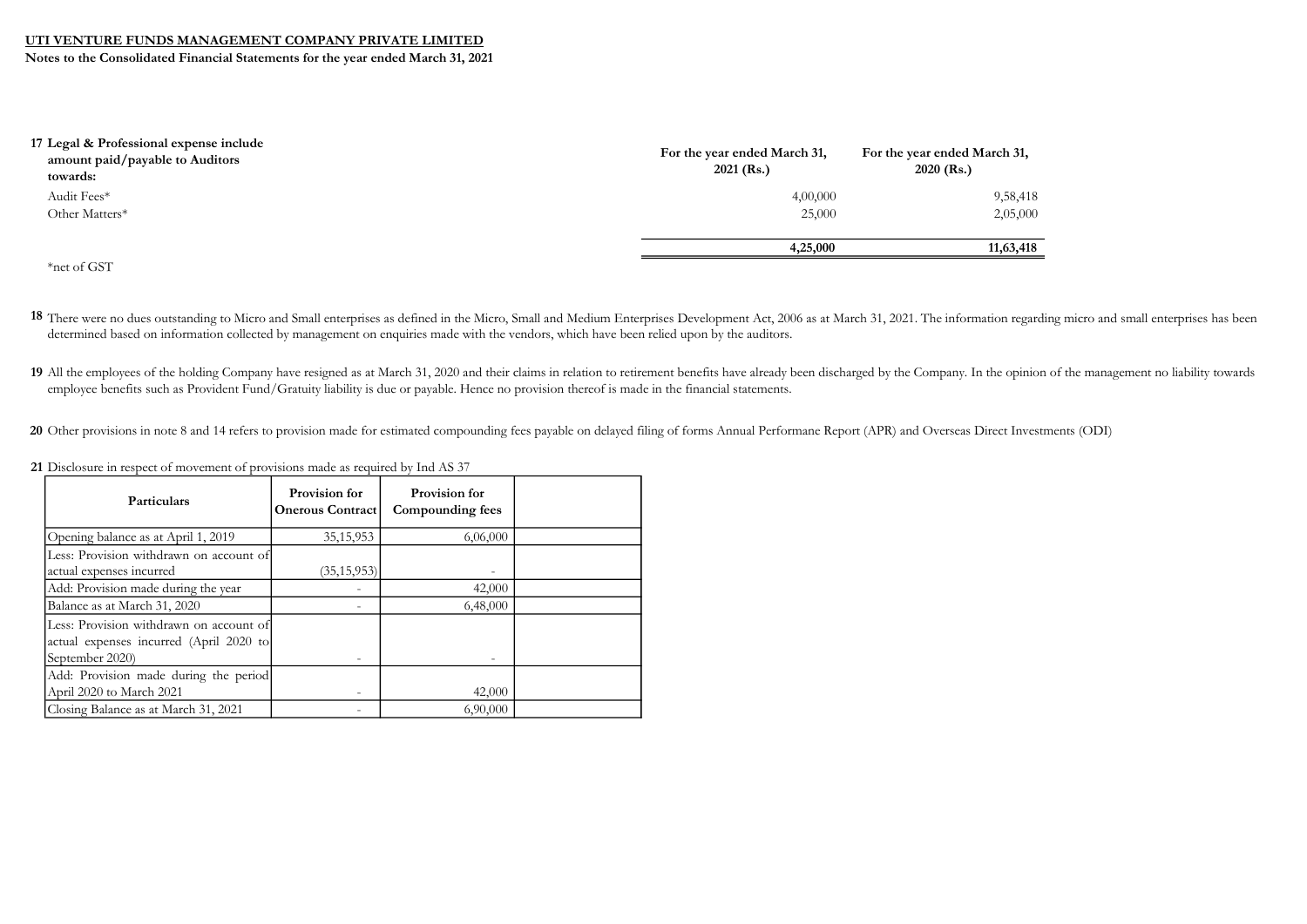Notes to the Consolidated Financial Statements for the year ended March 31, 2021

## 22 Income taxes

The major components of income tax expense for the year ended March 31, 2021 and March 31, 2020 are:

- Statement of profit and loss:
- Profit or loss section

|                                                                  | March 31, 2021           | March 31, 2020           |
|------------------------------------------------------------------|--------------------------|--------------------------|
| Current income tax:                                              |                          |                          |
| Current income tax charge                                        | $\overline{\phantom{m}}$ | $\overline{\phantom{a}}$ |
| Taxes of prior years                                             | $\overline{\phantom{m}}$ | 8,396                    |
| Deferred tax:                                                    |                          |                          |
| Relating to origination and reversal of temporary differences    | 44,49,369                | 5,89,463                 |
|                                                                  |                          |                          |
| Income tax expense reported in the statement of profit or loss   | 44,49,369                | 5,97,859                 |
|                                                                  | $\overline{\phantom{0}}$ |                          |
| <b>OCI</b> section                                               |                          |                          |
| Deferred tax related to items recognised in OCI during the year: |                          |                          |
|                                                                  | March 31, 2021           | March 31, 2020           |
| Net loss/(gain) on remeasurement of defined benefit plans        | $\overline{\phantom{a}}$ |                          |
|                                                                  |                          |                          |
| Income tax charged to OCI                                        | $\overline{\phantom{0}}$ |                          |

#### Reconciliation of tax expense and the accounting profit multiplied by India's domestic tax rate for March 31, 2021 and March 31, 2020:

| Particulars                                                                       | March 31, 2021           | March 31, 2020 |
|-----------------------------------------------------------------------------------|--------------------------|----------------|
| Accounting profit before income tax                                               | 1,74,63,335              | (41, 46, 076)  |
| Less: Reduction in loss on consolidation (loss of subsidiary net of consolidation | 5,76,430                 | (12,31,399)    |
| adjustments)                                                                      |                          |                |
| Profit of the parent company                                                      | 1,68,86,905              | (29, 14, 677)  |
| Enacted income tax rate in India                                                  | 25.17%                   | 25.17%         |
| Tax at the applicable tax rate                                                    | 42,50,096                | (7, 33, 566)   |
| Minimum alternate tax recognised at 18.5% plus cess                               | $\overline{\phantom{0}}$ |                |
| Provision recognised for prior years' shortfall                                   | $\overline{\phantom{0}}$ | 8,396          |
| Expenses not allowed/(Unrealised incomes allowed) under Income Tax Act            | (44,36,351)              | (5, 14, 468)   |
| Timing differences allowed under IT Act on payment basis                          | 1,86,255                 | 12,48,034      |
| DTL not recognised on losses on account of lack of future taxable business income |                          |                |
| Timing differences considered for DTL                                             | 44,49,369                | 5,89,463       |
| Income tax expense recorded in the books                                          | 44,49,369                | 5,97,859       |

#### Components of deferred tax expense(income) recognised in Statement of profit and loss and Other comprehensive income:

| Particulars                                         | March 31, 2021           | March 31, 2020 |
|-----------------------------------------------------|--------------------------|----------------|
| Property, Plant and Equipment and Intangible assets | 10,376                   | 20,784         |
| Fair valuation of financial instruments             | 44, 38, 993              | (5, 72, 485)   |
| Provision for onerous contract                      |                          | 9,78,138       |
| Provision for Gratuity                              | $\overline{\phantom{0}}$ | 1,63,026       |
| Total                                               | 44,49,369                | 5,89,463       |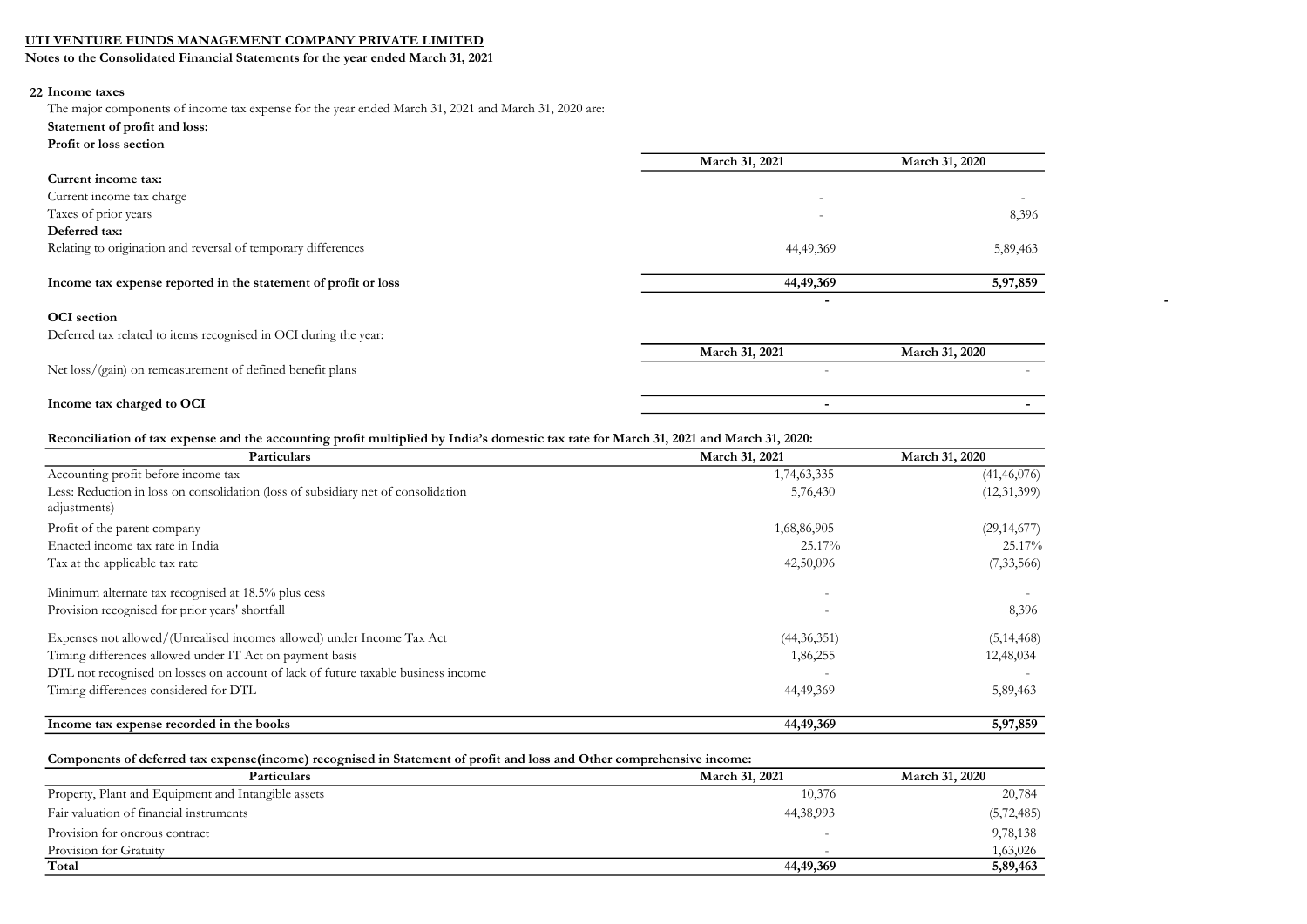| Particulars                                                               | As at March 31,<br>2020 | Recognised in profit<br>and loss | Recognised in other<br>comprehensive<br>income | Recognised directly in equity | As at March 31, 2021 |
|---------------------------------------------------------------------------|-------------------------|----------------------------------|------------------------------------------------|-------------------------------|----------------------|
|                                                                           |                         |                                  |                                                |                               |                      |
| Property, Plant and Equipment and<br>Intangible assets                    | 69,123                  | (10,376)                         |                                                | $\sim$                        | 58,747               |
| Fair valuation of financial instruments                                   | (31,07,283)             | (44,38,993)                      |                                                |                               | (75, 46, 276)        |
|                                                                           | (30, 38, 160)           | (44, 49, 369)                    | $\overline{\phantom{a}}$                       | $\overline{\phantom{a}}$      | (74, 87, 529)        |
| Deferred tax assets/(liabilities) as at March 31, 2020 is in relation to: |                         |                                  |                                                |                               |                      |
| Particulars                                                               | As at April 1, 2019     | Recognised in profit<br>and loss | Recognised in other<br>comprehensive<br>income | Recognised directly in equity | As at March 31, 2020 |
|                                                                           |                         |                                  |                                                |                               |                      |
| Equipment and<br>Property, Plant and<br>Intangible assets                 | 89,907                  | (20, 784)                        |                                                | $\overline{\phantom{0}}$      | 69,123               |
| Fair valuation of financial instruments                                   | (36, 79, 768)           | 5,72,485                         |                                                |                               | (31,07,283)          |
| Provision for onerous contract                                            | 9,78,138                | (9, 78, 138)                     |                                                |                               |                      |
|                                                                           |                         |                                  |                                                |                               |                      |
| Provision for Gratuity                                                    | 1,63,026                | (1,63,026)                       |                                                |                               |                      |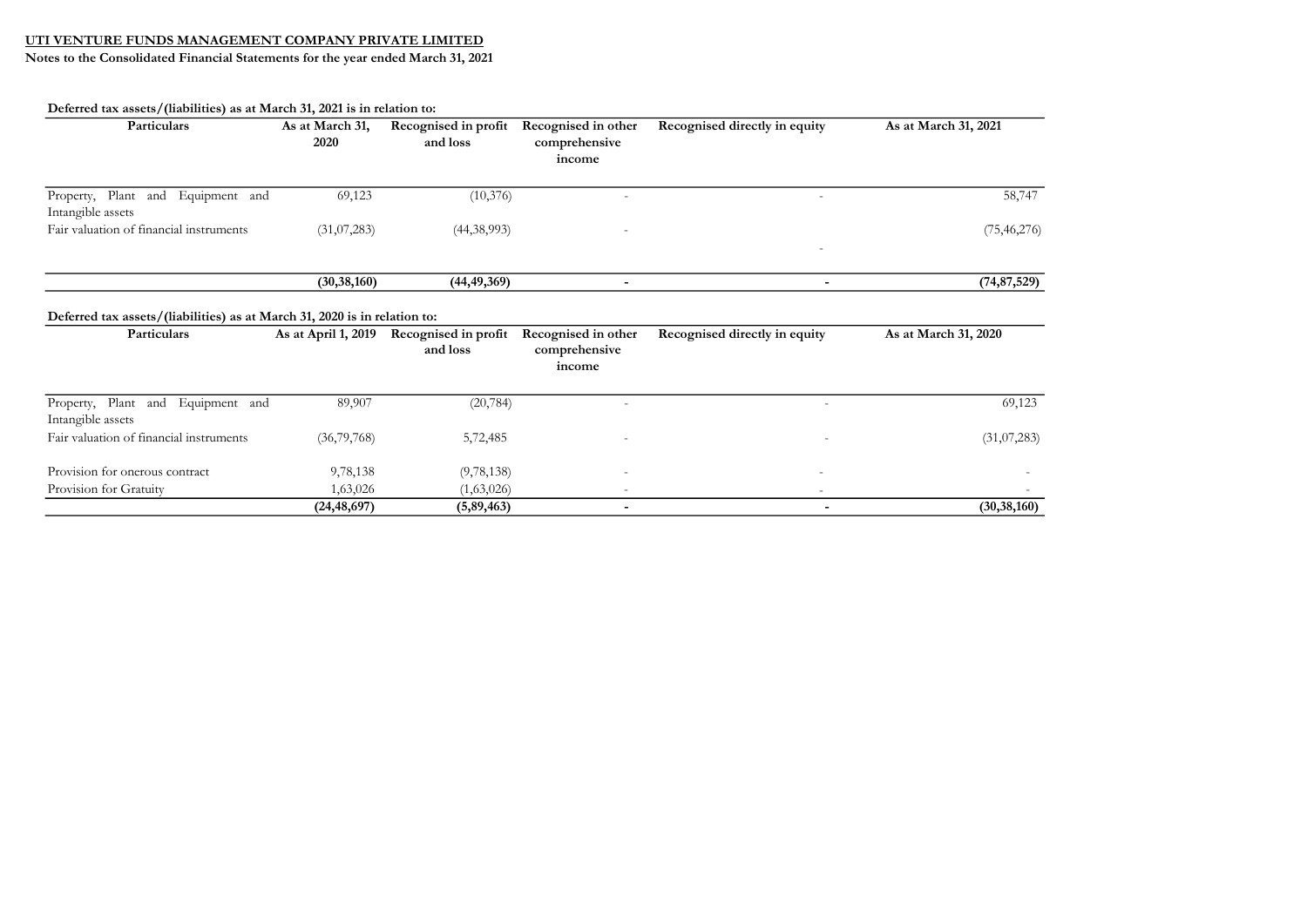Notes to the Consolidated Financial Statements for the year ended March 31, 2021

#### 23 Financial Risk Management

The Group has an exposure to the following risks arising from financial instruments: Credit Risk, Liquidity Risk and Market Risk

#### A. Risk Management Framework

The parent company's board of directors has the overall responsibility for the establishment and oversight of company's risk management framework. The company's risk management policies are established to identify and anal the risks faced by the company, to set appropriate risk limits and controls and to monitor risks and adherence to limits. Risk management policies and systems are reviewed regularly to reflect changes in market conditions company's activities.

#### B. Credit Risk

Credit risk is the risk that counterparty will not meet its obligations under a financial instrument or customer contract, leading to a financial loss. The Group is exposed to credit risk from its operating activities and activities, including deposits with banks and financial institutions and other financial instruments. The carrying amount of the financial assets represents the maximum credit risk exposure.

Financial Instruments & cash deposits: The Investments of the company are primarily in units mutual funds promoted by Group's parent company and in venture funds managed by the Company/other company.

All the investments in mutual funds have money market instruments and corporate bonds as underlying investments. These bonds and money market instruments are subject to credit risk of the issuer and also subject to interes risk. These units can be redeemed at their then Net Assets Value (NAV) minus exit load, if any. These underlying investments are monitored by Asset Managment Company set-up by the parent company. No specific monitoring of the underlying investments are made by the Company.

| Particulars                               | Carrying Amount  | <b>Contractual Cashflows</b> |                          |  |  |
|-------------------------------------------|------------------|------------------------------|--------------------------|--|--|
|                                           | (March 31, 2021) |                              |                          |  |  |
|                                           |                  |                              |                          |  |  |
|                                           |                  | Less than 1 year             | 1-3 years                |  |  |
| Investments                               | 7,85,95,802      | 7,85,95,802                  |                          |  |  |
| Trade Receivables                         |                  |                              | $\overline{\phantom{0}}$ |  |  |
| Cash and Cash Equivalents                 | 4,23,68,641      | 4,23,68,641                  |                          |  |  |
| Bank balance other than cash and cash equ |                  |                              |                          |  |  |
| Loans                                     |                  | $\overline{\phantom{a}}$     | $\overline{\phantom{0}}$ |  |  |
| Other Financial Assets                    |                  | $\overline{\phantom{a}}$     |                          |  |  |
|                                           | 12,09,64,443     | 12,09,64,443                 |                          |  |  |

Following is the exposure of the Company towards credit risk:

| Particulars                               | Carrying Amount          | <b>Contractual Cashflows</b> |           |  |  |
|-------------------------------------------|--------------------------|------------------------------|-----------|--|--|
|                                           | (March 31, 2020)         |                              |           |  |  |
|                                           |                          | Less than 1 year             | 1-3 years |  |  |
| Investments                               | 6,70,54,332              | 6,70,54,332                  |           |  |  |
| Trade Receivables                         |                          |                              |           |  |  |
| Cash and Cash Equivalents                 | 7,73,54,735              | 7,73,54,735                  |           |  |  |
| Bank balance other than cash and cash equ | $\overline{\phantom{a}}$ |                              |           |  |  |
| Loans                                     |                          |                              |           |  |  |
| Other Financial Assets                    |                          |                              |           |  |  |
|                                           | 14,44,09,067             | 14,44,09,067                 |           |  |  |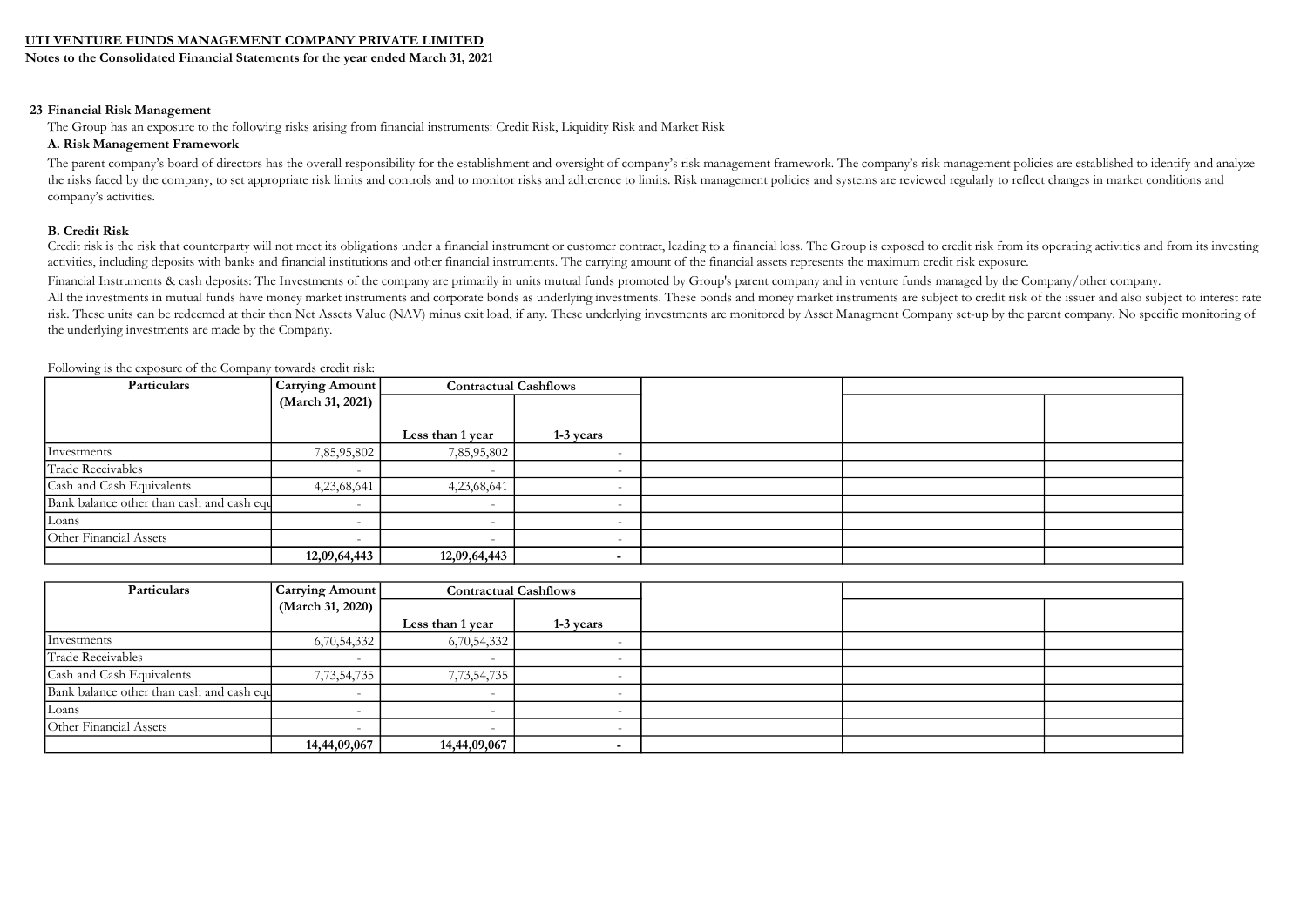Notes to the Consolidated Financial Statements for the year ended March 31, 2021

#### C. Liquidity Risk

Liquidity risk is the risk that the company will encounter difficulty in meeting the obligations associated with its financial liabilities that are settled by delivering cash or financial asset. The Group's approach to man ensure, as far as possible, that it will have sufficient liquidity to meet its liabilities when they are due, under normal and stressed conditions, without incurring unacceptable losses or risking damage to the Company's r

The Company does not have any material financial liabilities exposed towards liquidity risk other than trade payables to be settled within 1 year

| Carrying amount of Trade payables as |                |                |  |
|--------------------------------------|----------------|----------------|--|
| at                                   | March 31, 2021 | March 31, 2020 |  |
| Payable within 1 year                | 5,54,250       | 10,66,898      |  |

#### D. Market Risk

Market risk is the risk that the fair value of future cash flows of a financial instrument will fluctuate because of changes in market prices. Market risk comprises three types of risk: interest rate risk, currency risk an such as equity price risk and commodity risk. Financial instruments affected by market risk include loans, investments and deposits with banks.

#### Interest Rate Risk

Interest rate risk is the risk that the fair value or future cash flows of a financial instrument will fluctuate because of changes in market interest rates. The Group's exposure to the risk of changes in market interest r primarily to the Group's financial instruments being investments in mutual funds. Investments in mutual funds are subject to interest rate risk, depending on the market interest rate prevailing,, which in turn will affect underlying investments in corporate bonds and money market securities. Increase in interest rate prevailing in the market will decrease market value of the underlying securities and vice versa, particularly for long durati These investments are monitored by Asset Management body set-up by the Group's parent company. No specific monitoring of the underlying investments are made by the Company. Deposits with banks carry fixed interest rates.

#### Equity price risk

Company's financial instruments subject to equity price risk are its investments in Ascent India Fund III. Investments in Ascent India fund III are monitored by Ascent Capital Advisors India Pvt Ltd. The Fund has invested equity shares of early stage investment and growth companies. Values of these investments are subject to changes in values of underlying investments.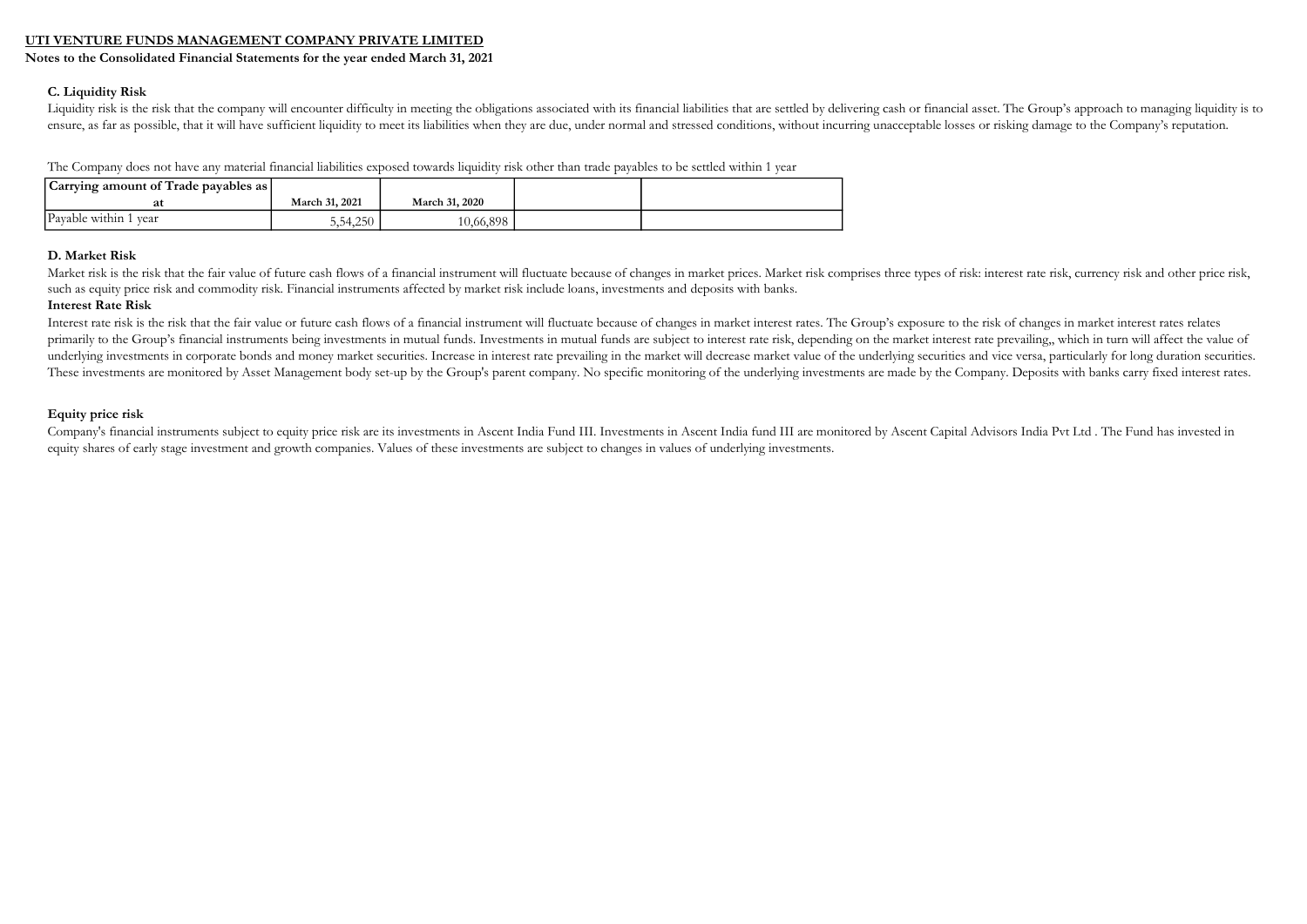Notes to the Consolidated Financial Statements for the year ended March 31, 2021

## 24 Fair Value Hierarchy

The following table shows the carrying amounts and fair values of financial assets and financial liabilities, including their level in the fair value hierarchy:

| As at March 31, 2021                              | <b>Carrying Amount</b> |                        |              | Fair Value  |                   |             |  |
|---------------------------------------------------|------------------------|------------------------|--------------|-------------|-------------------|-------------|--|
|                                                   | <b>FVTPL</b>           | <b>Amortised Cost</b>  | Total        | Level 1     | Level 2           | Level 3     |  |
| <b>Financial Assets:</b>                          |                        |                        |              |             |                   |             |  |
| Investments                                       | 7,85,95,802            |                        | 7,85,95,802  | 43, 11, 543 | 7,42,84,259       |             |  |
| Loans                                             |                        |                        |              |             |                   |             |  |
| <b>Trade Receivables</b>                          |                        |                        |              |             |                   |             |  |
| Cash and cash equivalents                         |                        | 4,23,68,641            | 4,23,68,641  |             |                   | 4,23,68,641 |  |
| Bank balance other than cash and cash equ         |                        |                        |              |             |                   |             |  |
| Other financial assets                            |                        |                        |              |             |                   |             |  |
| Total                                             | 7,85,95,802            | 4,23,68,641            | 12,09,64,443 | 43, 11, 543 | 7,42,84,259       | 4,23,68,641 |  |
| <b>Financial Liabilities</b>                      |                        |                        |              |             |                   |             |  |
| Trade Payables                                    |                        | 5,54,250               | 5,54,250     |             |                   | 5,54,250    |  |
| Other financial liabilities                       |                        | 1,61,002               | 1,61,002     |             |                   | 1,61,002    |  |
| Total                                             |                        | 7, 15, 252             | 7, 15, 252   |             |                   | 7, 15, 252  |  |
| As at March 31, 2020                              |                        | <b>Carrying Amount</b> |              |             | <b>Fair Value</b> |             |  |
|                                                   | <b>FVTPL</b>           | <b>Amortised Cost</b>  | Total        | Level 1     | Level 2           | Level 3     |  |
| <b>Financial Assets:</b>                          |                        |                        |              |             |                   |             |  |
| Investments                                       | 6,70,54,332            |                        | 6,70,54,332  | 51, 31, 764 | 6, 19, 22, 568    |             |  |
| Loans                                             |                        |                        |              |             |                   |             |  |
| <b>Trade Receivables</b>                          |                        |                        |              |             |                   |             |  |
| Cash and cash equivalents                         |                        | 7,73,54,735            | 7,73,54,735  |             |                   | 7,73,54,735 |  |
| Bank balance other than cash and cash equivalents |                        |                        |              |             |                   |             |  |
| Other financial assets                            |                        |                        |              |             |                   |             |  |
| Total                                             | 6,70,54,332            | 7,73,54,735            | 14,44,09,067 | 51,31,764   | 6, 19, 22, 568    | 7,73,54,735 |  |
| <b>Financial Liabilities</b>                      |                        |                        |              |             |                   |             |  |
| Trade Payables                                    |                        | 10,66,898              | 10,66,898    |             |                   | 10,66,898   |  |
| Other financial liabilities                       |                        | 5,17,609               | 5,17,609     |             |                   | 5,17,609    |  |
| Total                                             |                        | 15,84,507              | 15,84,507    |             |                   | 15,84,507   |  |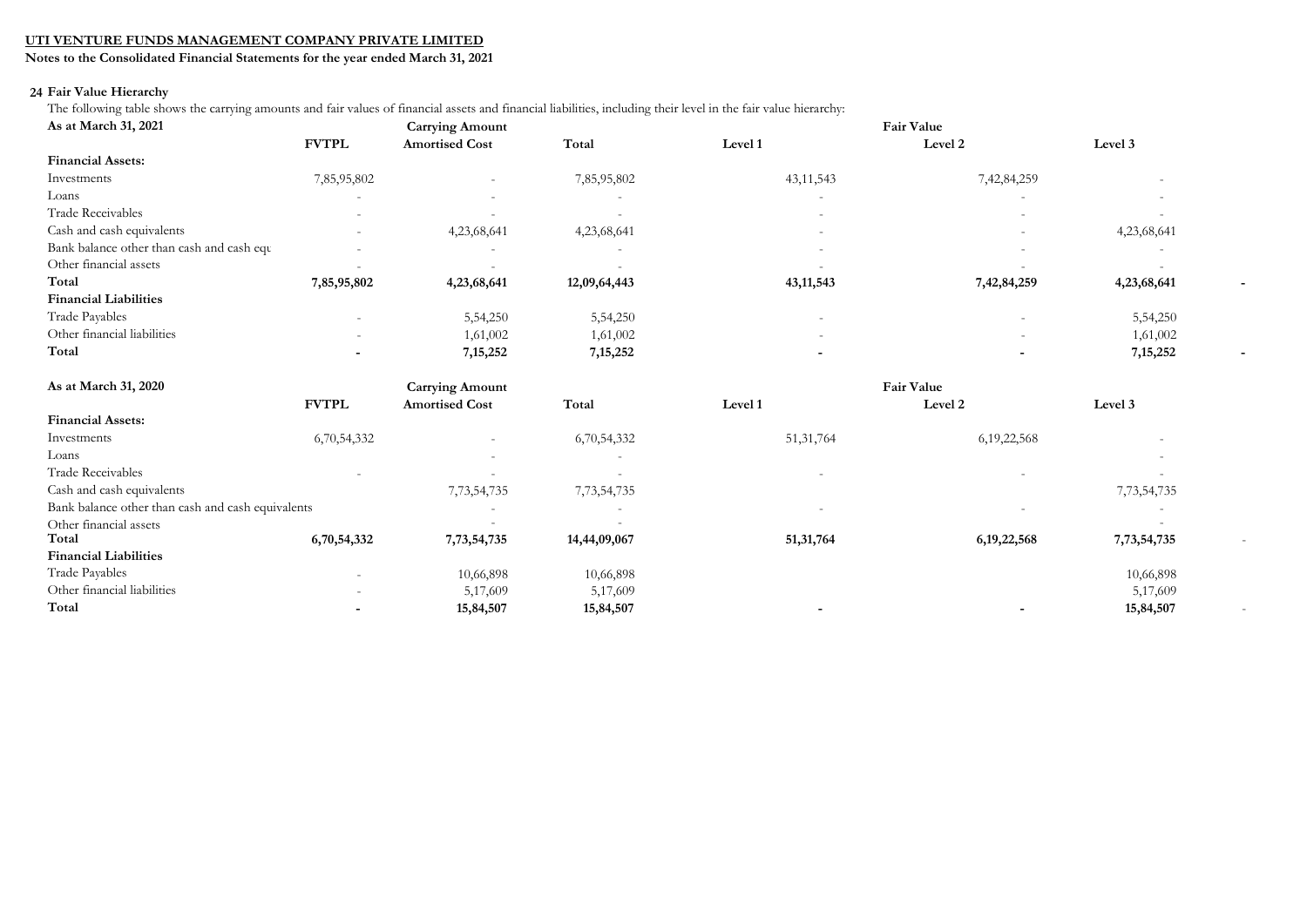Notes to the Consolidated Financial Statements for the year ended March 31, 2021

#### 25 Capital Management

The primary objective of the company's capital management is to maximize the shareholder value as well as to maintain investor, creditor and market confidence and to sustain future development of the company.

The Company manages its capital structure and makes adjustments in light of changes in economic conditions and the requirements of the financial covenants. To maintain or adjust the capital structure, the Company may adjus dividend payment to shareholders, return capital to shareholders or issue new shares.

The Company is predominently Equity financed and hence does not monitor capital by any techniques.

| Particulars<br>As at March 31, 2021       |                                  |                          |                          |  |
|-------------------------------------------|----------------------------------|--------------------------|--------------------------|--|
|                                           | Within 12 months After 12 months |                          | Total                    |  |
|                                           |                                  |                          |                          |  |
| <b>ASSETS</b>                             |                                  |                          |                          |  |
| Investments                               | $\overline{\phantom{a}}$         | 7,85,95,802              | 7,85,95,802              |  |
| Trade Receivables                         | $\overline{\phantom{a}}$         |                          |                          |  |
| Cash and Cash Equivalents                 | 4,23,68,641                      | $\overline{\phantom{a}}$ | 4,23,68,641              |  |
| Bank balance other than cash and cash equ |                                  | $\overline{\phantom{a}}$ |                          |  |
| Loans                                     | $\overline{a}$                   | $\overline{\phantom{a}}$ |                          |  |
| Other Financial Assets                    | $\equiv$                         |                          | $\sim$                   |  |
| Current tax assets (net)                  | $\overline{a}$                   | 6,79,446                 | 6,79,446                 |  |
| Property, plant and equipment             |                                  | $\overline{\phantom{a}}$ |                          |  |
| Other Non Financial assets                | 27,612                           | $\sim$                   | 27,612                   |  |
| <b>Total Assets</b>                       | 4,23,96,253                      | 7,92,75,248              | 12, 16, 71, 501          |  |
| <b>LIABILITIES</b>                        |                                  |                          |                          |  |
| Total outstanding dues of micro and       |                                  |                          |                          |  |
| small enterprises                         | $\overline{\phantom{a}}$         | $\sim$                   | $\overline{\phantom{a}}$ |  |
| Total outstanding dues of creditors other |                                  |                          |                          |  |
| than micro enterprises and small          |                                  |                          |                          |  |
| enterprises                               | 5,54,250                         |                          | 5,54,250                 |  |
| Other Financial Liabilities               | 1,61,002                         |                          | 1,61,002                 |  |
| Deferred Tax Liability                    |                                  | 74,87,530                | 74,87,530                |  |
| Provisions                                | $\overline{a}$                   | 6,90,000                 | 6,90,000                 |  |
|                                           |                                  | $\sim$                   |                          |  |
| <b>Total Assets</b>                       | 7, 15, 252                       | 81,77,530                | 88, 92, 782              |  |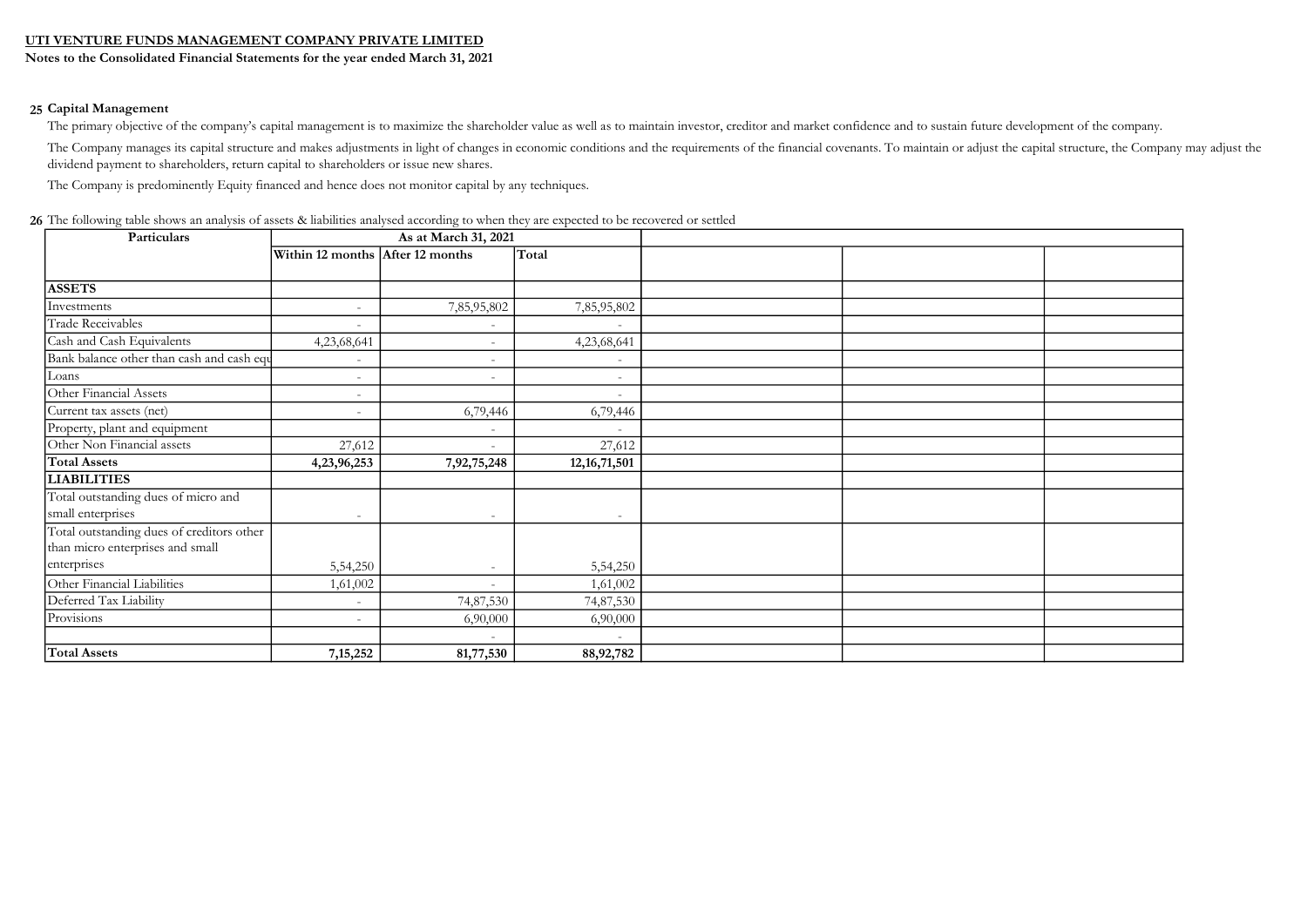Notes to the Consolidated Financial Statements for the year ended March 31, 2021

| <b>Particulars</b>                        | As at March 31, 2020             |             |              |  |  |  |
|-------------------------------------------|----------------------------------|-------------|--------------|--|--|--|
|                                           | Within 12 months After 12 months |             | Total        |  |  |  |
| <b>ASSETS</b>                             |                                  |             |              |  |  |  |
| Investments                               |                                  |             |              |  |  |  |
| <b>Trade Receivables</b>                  |                                  | 6,70,54,332 | 6,70,54,332  |  |  |  |
|                                           |                                  |             |              |  |  |  |
| Cash and Cash Equivalents                 | 7,73,54,735                      |             | 7,73,54,735  |  |  |  |
| Bank balance other than cash and cash equ |                                  |             |              |  |  |  |
| Loans                                     |                                  |             |              |  |  |  |
| Other Financial Assets                    |                                  |             |              |  |  |  |
| Current tax assets (net)                  |                                  | 5,86,299    | 5,86,299     |  |  |  |
| Property, plant and equipment             |                                  |             |              |  |  |  |
| Other Non Financial assets                | 29,855                           |             | 29,855       |  |  |  |
| <b>Total Assets</b>                       | 7,73,84,590                      | 6,76,40,631 | 14,50,25,221 |  |  |  |
| LIABILITIES                               |                                  |             |              |  |  |  |
| Total outstanding dues of micro and       |                                  |             |              |  |  |  |
| small enterprises                         |                                  |             |              |  |  |  |
| Total outstanding dues of creditors other |                                  |             |              |  |  |  |
| than micro enterprises and small          |                                  |             |              |  |  |  |
| enterprises                               | 10,66,898                        |             | 10,66,898    |  |  |  |
| Other Financial Liabilities               | 5,17,609                         |             | 5,17,609     |  |  |  |
| Deferred Tax Liability                    |                                  | 30,38,161   | 30,38,161    |  |  |  |
| Provisions                                |                                  | 6,48,000    | 6,48,000     |  |  |  |
|                                           |                                  |             |              |  |  |  |
| <b>Total Assets</b>                       | 15,84,507                        | 36,86,161   | 52,70,668    |  |  |  |

27 Additional information as required by paragraph 2 of the General Instructions for preparation of Consolidated Financial Statements to Schedule III to the Companies Act, 2013 For the year ended March 31, 2021

|                                                         | Net Assets <i>i.e.</i> , total assets minus total<br>liabilities |              | Share of profit or loss                |             | Share of other comprehensive income |        |
|---------------------------------------------------------|------------------------------------------------------------------|--------------|----------------------------------------|-------------|-------------------------------------|--------|
| Name of the entity in the Group                         | As $%$ of<br>consolidated net<br>assets                          | Amount       | As % of consolidated<br>profit or loss | Amount      | As % of consolidated profit or loss | Amount |
| <b>Holding Company</b>                                  |                                                                  |              |                                        |             |                                     |        |
| UTI Venture Funds Management<br>Company Private Limited | 101.75%                                                          | 11,47,53,999 | 95.57%                                 | 1,24,37,536 |                                     |        |
| <b>Subsidiary - Overseas</b>                            |                                                                  |              |                                        |             |                                     |        |
| UTI Private Equity Limited                              | $-1.75%$                                                         | (19,75,280)  | 4.43%                                  | 5,76,430    |                                     |        |
|                                                         |                                                                  |              |                                        |             |                                     |        |
| Total                                                   | $100.00\%$                                                       | 11,27,78,719 | 100.00%                                | 1,30,13,966 |                                     |        |

- - -